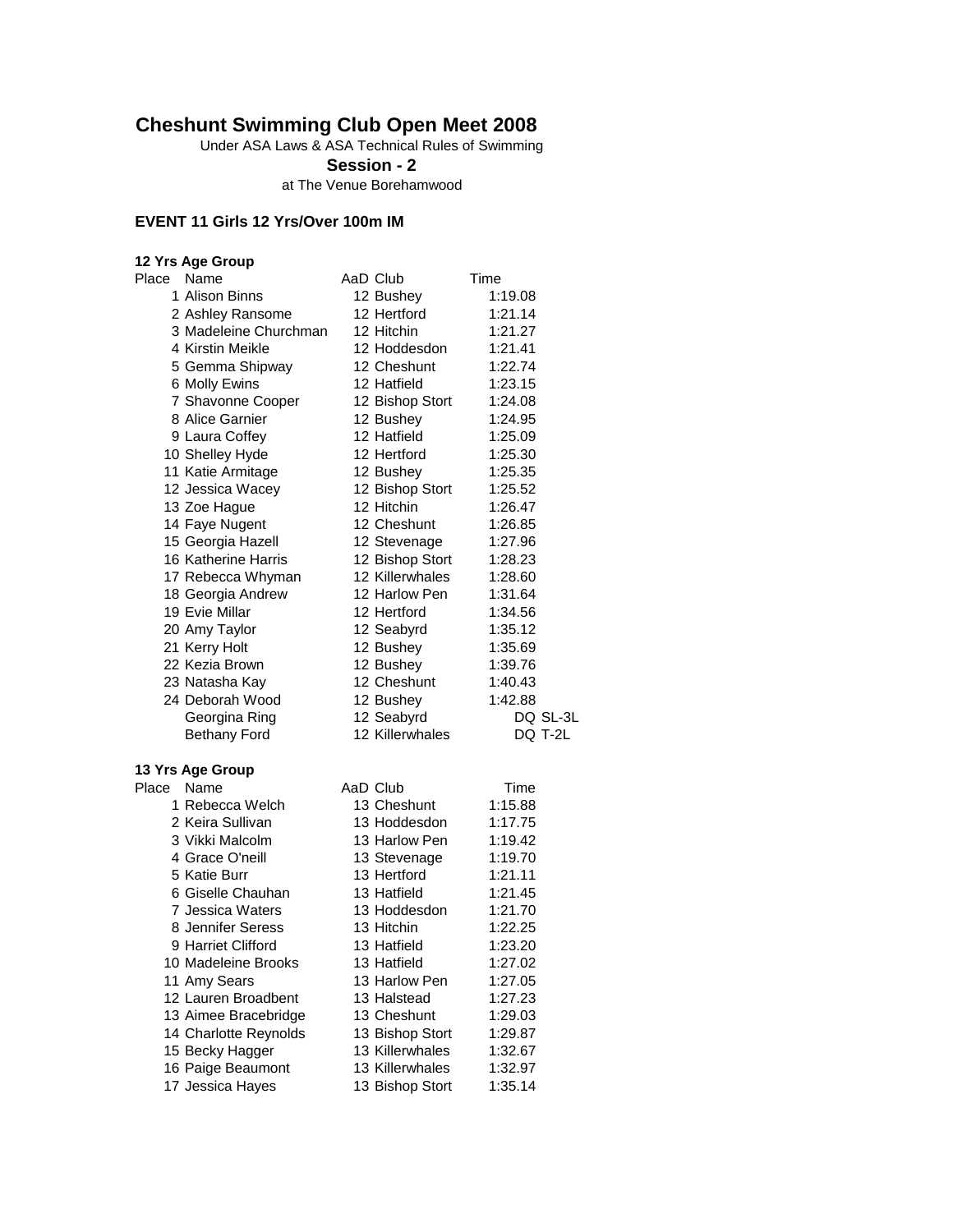| 18 Megan Little         | 13 Killerwhales | 1:38.08    |
|-------------------------|-----------------|------------|
| <b>Charlotte Barton</b> | 13 Bishop Stort | <b>DNC</b> |
| <b>Heather Reeves</b>   | 13 Bishop Stort | DQ ST-     |
| 14 Yrs Age Group        |                 |            |
| Place<br>Name           | AaD Club        | Time       |
| 1 Harriet Cook          | 14 Hertford     | 1:15.91    |
| 2 Kerry Ranger          | 14 Cheshunt     | 1:16.61    |
| 3 Lucy Crocker          | 14 Stevenage    | 1:17.71    |
| 4 Sharn louise Verrier  | 14 Hoddesdon    | 1:19.62    |
| 5 Rebecca Pritchard     | 14 Hatfield     | 1:21.12    |
| 6 Judith Stephenson     | 14 Hertford     | 1:23.09    |
| 7 Lucy Kearsey          | 14 Hatfield     | 1:25.26    |
| 8 Christina Harris      | 14 Bishop Stort | 1:26.45    |
| 9 Miriam Jones          | 14 Bushey       | 1:31.53    |
| 10 Elizabeth Reeves     | 14 Bishop Stort | 1:36.84    |
| 15 Yrs/Over Age Group   |                 |            |
| Place<br>Name           | AaD Club        | Time       |
| 1 Emma rae Warrington   | 15 Hoddesdon    | 1:12.68    |
| 2 Samantha Pocock       | 16 Seabyrd      | 1:14.52    |
| 3 Katie Quinn           | 16 Hatfield     | 1:15.68    |
| 4 Esther Hodges         | 15 Bishop Stort | 1:16.09    |
| 5 Kelly Mackenzie       | 15 Seabyrd      | 1:17.60    |
| 6 Liana Gore            | 15 Seabyrd      | 1:20.09    |
| 7 Victoria Beaumont     | 17 Killerwhales | 1:22.88    |
| 8 Amy Hime              | 16 Killerwhales | 1:23.35    |
| 9 Aphra Bruce-jones     | 17 Bishop Stort | 1:35.93    |
| <b>Open Age Group</b>   |                 |            |
| Place<br>Name           | AaD Club        | Time       |
| 1 Emma rae Warrington   | 15 Hoddesdon    | 1:12.68    |
| 2 Samantha Pocock       | 16 Seabyrd      | 1:14.52    |
| 3 Katie Quinn           | 16 Hatfield     | 1:15.68    |
| 4 Rebecca Welch         | 13 Cheshunt     | 1:15.88    |
| 5 Harriet Cook          | 14 Hertford     | 1:15.91    |
| 6 Esther Hodges         | 15 Bishop Stort | 1:16.09    |
| 7 Kerry Ranger          | 14 Cheshunt     | 1:16.61    |
| 8 Kelly Mackenzie       | 15 Seabyrd      | 1:17.60    |
| 9 Lucy Crocker          | 14 Stevenage    | 1:17.71    |
| 10 Keira Sullivan       | 13 Hoddesdon    | 1:17.75    |
| 11 Alison Binns         | 12 Bushey       | 1:19.08    |
| 12 Vikki Malcolm        | 13 Harlow Pen   | 1:19.42    |
| 13 Sharn louise Verrier | 14 Hoddesdon    | 1:19.62    |
| 14 Grace O'neill        | 13 Stevenage    | 1:19.70    |
| 15 Liana Gore           | 15 Seabyrd      | 1:20.09    |
| 16 Katie Burr           | 13 Hertford     | 1:21.11    |
| 17 Rebecca Pritchard    | 14 Hatfield     | 1:21.12    |
| 18 Ashley Ransome       | 12 Hertford     | 1:21.14    |

19 Madeleine Churchman 12 Hitchin 1:21.27 Kirstin Meikle 12 Hoddesdon 1:21.41 21 Giselle Chauhan 13 Hatfield 1:21.45 22 Jessica Waters 13 Hoddesdon 1:21.70 23 Jennifer Seress 13 Hitchin 1:22.25 24 Gemma Shipway 12 Cheshunt 1:22.74 Victoria Beaumont 17 Killerwhales 1:22.88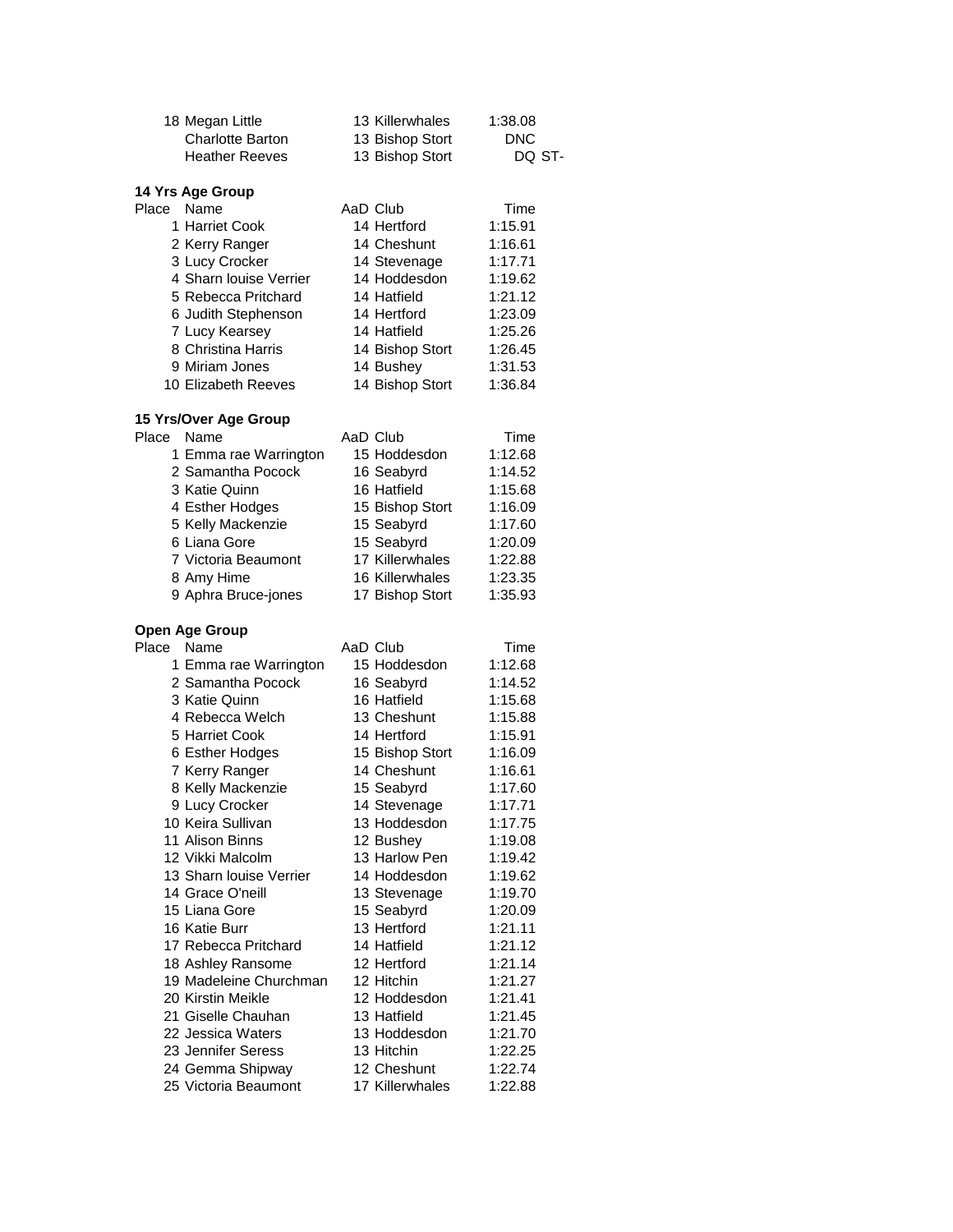| 26 Judith Stephenson    | 14 Hertford     | 1:23.09    |          |
|-------------------------|-----------------|------------|----------|
| 27 Molly Ewins          | 12 Hatfield     | 1:23.15    |          |
| 28 Harriet Clifford     | 13 Hatfield     | 1:23.20    |          |
| 29 Amy Hime             | 16 Killerwhales | 1:23.35    |          |
| 30 Shavonne Cooper      | 12 Bishop Stort | 1:24.08    |          |
| 31 Alice Garnier        | 12 Bushey       | 1:24.95    |          |
| 32 Laura Coffey         | 12 Hatfield     | 1:25.09    |          |
| 33 Lucy Kearsey         | 14 Hatfield     | 1:25.26    |          |
| 34 Shelley Hyde         | 12 Hertford     | 1:25.30    |          |
| 35 Katie Armitage       | 12 Bushey       | 1:25.35    |          |
| 36 Jessica Wacey        | 12 Bishop Stort | 1:25.52    |          |
| 37 Christina Harris     | 14 Bishop Stort | 1:26.45    |          |
| 38 Zoe Hague            | 12 Hitchin      | 1:26.47    |          |
| 39 Faye Nugent          | 12 Cheshunt     | 1:26.85    |          |
| 40 Madeleine Brooks     | 13 Hatfield     | 1:27.02    |          |
| 41 Amy Sears            | 13 Harlow Pen   | 1:27.05    |          |
| 42 Lauren Broadbent     | 13 Halstead     | 1:27.23    |          |
| 43 Georgia Hazell       | 12 Stevenage    | 1:27.96    |          |
| 44 Katherine Harris     | 12 Bishop Stort | 1:28.23    |          |
| 45 Rebecca Whyman       | 12 Killerwhales | 1:28.60    |          |
| 46 Aimee Bracebridge    | 13 Cheshunt     | 1:29.03    |          |
| 47 Charlotte Reynolds   | 13 Bishop Stort | 1:29.87    |          |
| 48 Miriam Jones         | 14 Bushey       | 1:31.53    |          |
| 49 Georgia Andrew       | 12 Harlow Pen   | 1:31.64    |          |
| 50 Becky Hagger         | 13 Killerwhales | 1:32.67    |          |
| 51 Paige Beaumont       | 13 Killerwhales | 1:32.97    |          |
| 52 Evie Millar          | 12 Hertford     | 1:34.56    |          |
| 53 Amy Taylor           | 12 Seabyrd      | 1:35.12    |          |
| 54 Jessica Hayes        | 13 Bishop Stort | 1:35.14    |          |
| 55 Kerry Holt           | 12 Bushey       | 1:35.69    |          |
| 56 Aphra Bruce-jones    | 17 Bishop Stort | 1:35.93    |          |
| 57 Elizabeth Reeves     | 14 Bishop Stort | 1:36.84    |          |
| 58 Megan Little         | 13 Killerwhales | 1:38.08    |          |
| 59 Kezia Brown          | 12 Bushey       | 1:39.76    |          |
| 60 Natasha Kay          | 12 Cheshunt     | 1:40.43    |          |
| 61 Deborah Wood         | 12 Bushey       | 1:42.88    |          |
| <b>Charlotte Barton</b> | 13 Bishop Stort | <b>DNC</b> |          |
| Georgina Ring           | 12 Seabyrd      |            | DQ SL-3L |
| <b>Heather Reeves</b>   | 13 Bishop Stort |            | DQ ST-   |
| <b>Bethany Ford</b>     | 12 Killerwhales |            | DQ T-2L  |

# **EVENT 12 Boys 12 Yrs/Over 100m IM**

| Place | Name                | AaD Club     | Time    |
|-------|---------------------|--------------|---------|
|       | 1 Matthew Williams  | 12 Cheshunt  | 1:17.58 |
|       | 2 Bradley Slavinel  | 12 Hatfield  | 1:23.79 |
|       | 3 Albert Johnson    | 12 Hoddesdon | 1:24.47 |
|       | 4 Christopher Smith | 12 Hoddesdon | 1:25.36 |
|       | 5 Samuel Halston    | 12 Hertford  | 1:25.98 |
|       | 6 Philip Murphy     | 12 Hertford  | 1:26.05 |
|       | 7 David Moore       | 12 Seabyrd   | 1:27.00 |
|       | 8 Sam Ditchfield    | 12 Hertford  | 1:27.87 |
|       | 9 Thomas Hardy      | 12 Hitchin   | 1:29.92 |
|       | 10 Jamie Mc pherson | 12 Stevenage | 1:32.24 |
|       | 11 Sean Jones       | 12 Seabyrd   | 1:32.78 |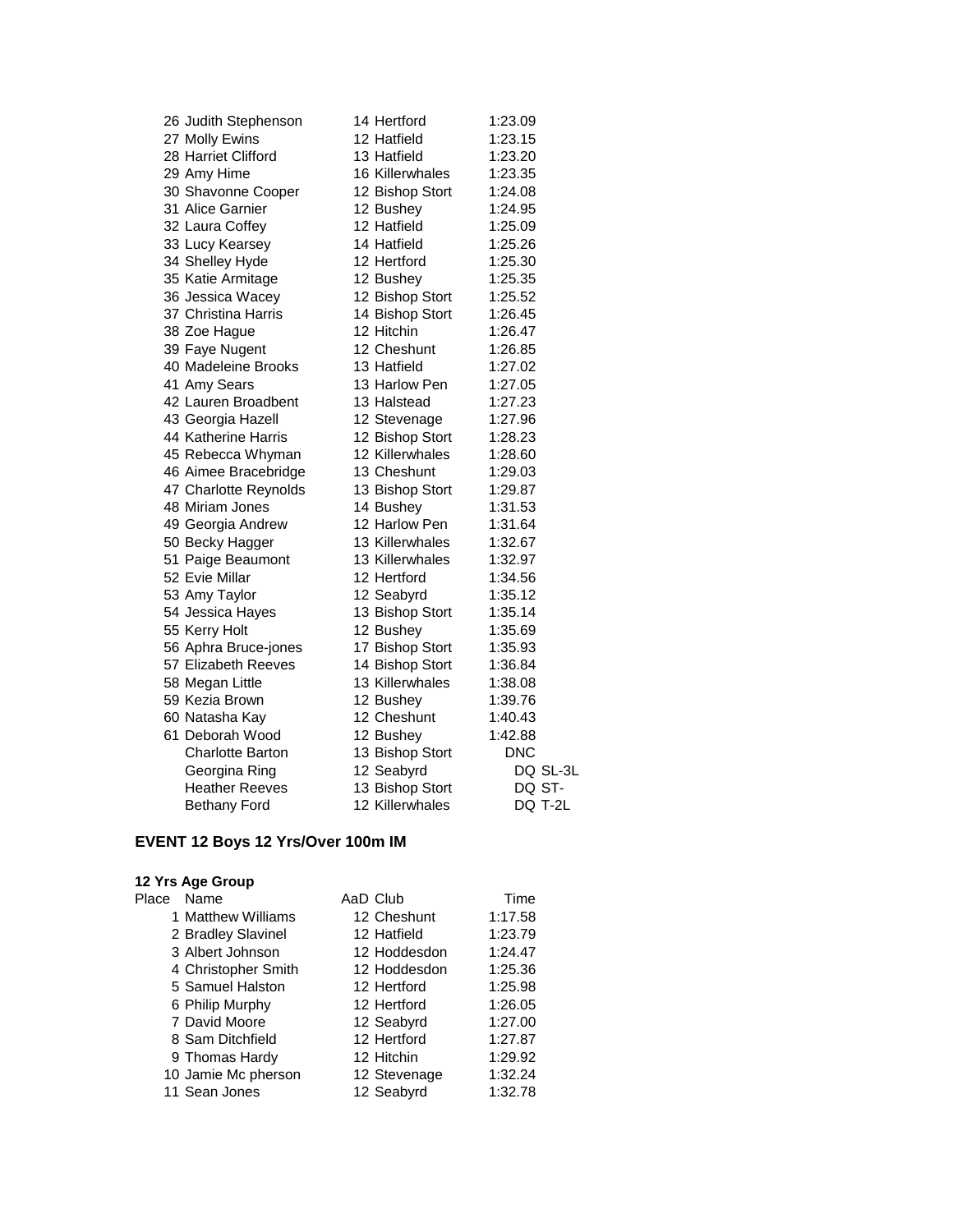| 12 Matthew Aldous-horne | 12 Bishop Stort | 1:33.25 |
|-------------------------|-----------------|---------|
| 13 Kane Hagley-king     | 12 Hoddesdon    | 1:33.77 |
| 14 Alex Smith           | 12 Hertford     | 1:34.14 |
| 15 Robert Funnell       | 12 Hertford     | 1:36.39 |
| 16 Steven Binns         | 12 Bushey       | 1:36.80 |
| 17 Daniel Pusey         | 12 Seabyrd      | 1:39.46 |

#### **13 Yrs Age Group**

| Place | Name                | AaD Club        | Time    |
|-------|---------------------|-----------------|---------|
|       | 1 Tobie Van zwieten | 13 Stevenage    | 1:14.39 |
|       | 2 James Roome       | 13 Killerwhales | 1:17.66 |
|       | 3 Jake Lloyd        | 13 Bishop Stort | 1:18.13 |
|       | 4 Ryan Woodcock     | 13 Bishop Stort | 1:20.72 |
|       | 5 John Reynolds     | 13 Harlow Pen   | 1:22.57 |
|       | 6 Ben Ellafi        | 13 Seabyrd      | 1:23.15 |
|       | 7 James Duke-smith  | 13 Cheshunt     | 1:26.49 |
|       | 8 Graham Tate       | 13 Cheshunt     | 1:26.70 |
|       | 9 Andrew Hovell     | 13 Hatfield     | 1:34.07 |
|       | 10 Ben Fitts        | 13 Cheshunt     | 1:36.80 |
|       | 11 Robert Hill      | 13 Seabyrd      | 1:40.61 |

#### **14 Yrs Age Group**

| Place | Name              | AaD Club        | Time    |
|-------|-------------------|-----------------|---------|
|       | 1 Jack Noble      | 14 Hitchin      | 1:13.01 |
|       | 2 Joe Lacey       | 14 Stevenage    | 1:13.37 |
|       | 3 Matthew Harris  | 14 Cheshunt     | 1:14.33 |
|       | 4 Jack Burchell   | 14 Hitchin      | 1:15.00 |
|       | 5 Jack Steel      | 14 Stevenage    | 1:15.19 |
|       | 6 Sam Sparks      | 14 Killerwhales | 1:16.34 |
|       | 7 Bradley Turner  | 14 Bishop Stort | 1:17.90 |
|       | 8 Tom Skingsley   | 14 Killerwhales | 1:20.21 |
|       | 9 Benjamin Cotton | 14 Hitchin      | 1:21.86 |
|       | 10 Callum Bedding | 14 Hoddesdon    | 1:23.28 |
|       | 11 Ben Springham  | 14 Bishop Stort | 1:26.07 |
|       |                   |                 |         |

#### **15 Yrs/Over Age Group**

| Place | Name                  | AaD Club        | Time       |
|-------|-----------------------|-----------------|------------|
|       | 1 Jason Homewood      | 16 Tring        | 1:08.72    |
|       | 2 Tony Keast          | 17 Hitchin      | 1:10.28    |
|       | 3 Jamie Sirett        | 20 Cheshunt     | 1:10.38    |
|       | 4 Michael Jordan      | 16 Bishop Stort | 1:12.07    |
|       | 5 Ben King            | 16 Cheshunt     | 1:13.23    |
|       | 6 Christopher Tate    | 17 Cheshunt     | 1:13.50    |
|       | 7 Ben Robins          | 17 Seabyrd      | 1:14.91    |
|       | 8 Tom Marsland        | 15 Stevenage    | 1:15.09    |
|       | 9 Luke Parkinson      | 15 Seabyrd      | 1:15.23    |
|       | 10 Brett Harding      | 15 Hertford     | 1:15.43    |
|       | 11 Matthew Barton     | 15 Bishop Stort | 1:22.20    |
|       | 12 Paul Sherman       | 15 Killerwhales | 1:23.30    |
|       | Luke Augustine        | 15 Bishop Stort | <b>DNC</b> |
|       | <b>Open Age Group</b> |                 |            |
|       | Place Name            | AaD Club        | Time       |
|       |                       |                 |            |

| יש               | AU VIUD     | ,,,,,   |
|------------------|-------------|---------|
| 1 Jason Homewood | 16 Tring    | 1:08.72 |
| 2 Tony Keast     | 17 Hitchin  | 1:10.28 |
| 3 Jamie Sirett   | 20 Cheshunt | 1:10.38 |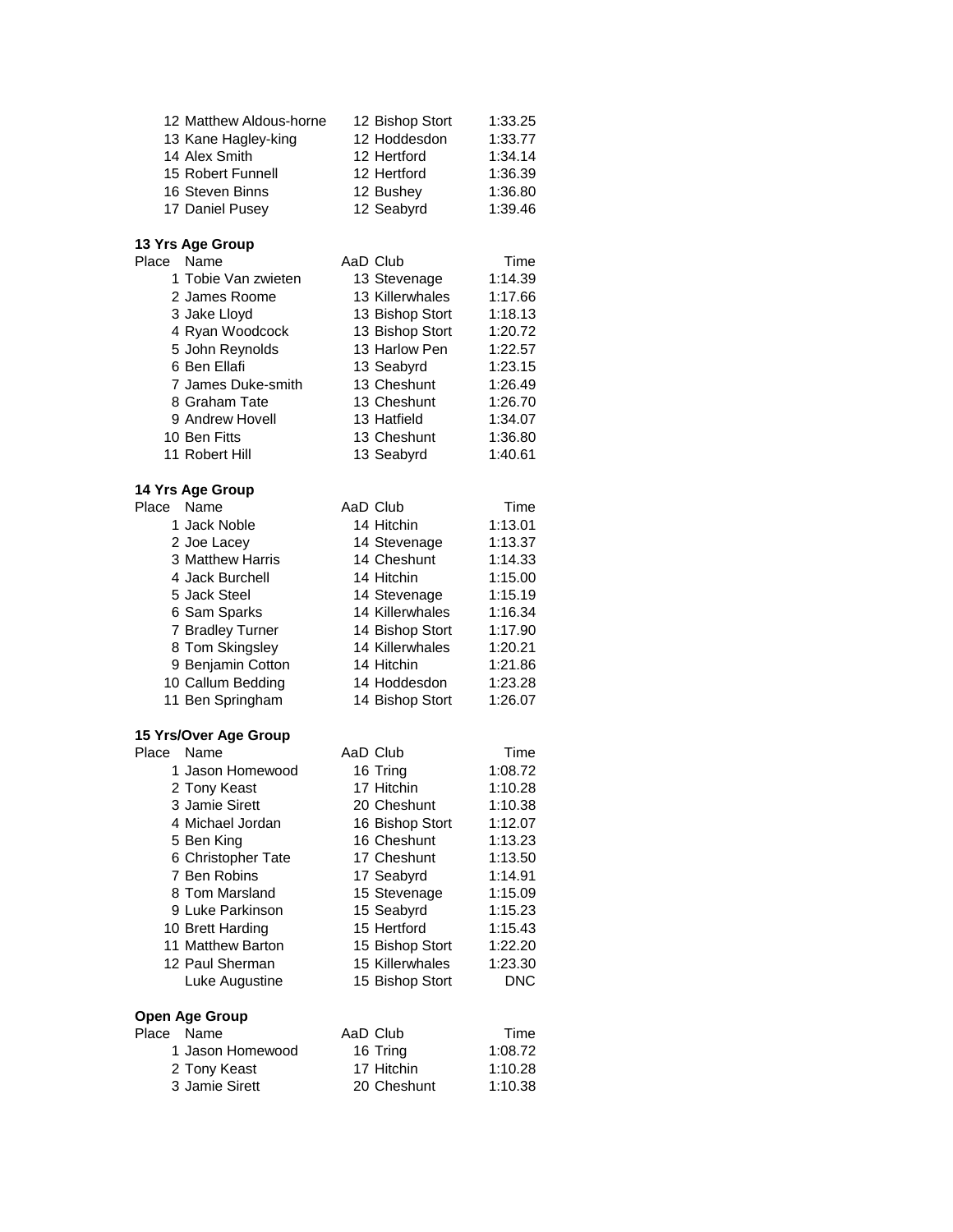| 4 Michael Jordan        | 16 Bishop Stort | 1:12.07    |
|-------------------------|-----------------|------------|
| 5 Jack Noble            | 14 Hitchin      | 1:13.01    |
| 6 Ben King              | 16 Cheshunt     | 1:13.23    |
| 7 Joe Lacey             | 14 Stevenage    | 1:13.37    |
| 8 Christopher Tate      | 17 Cheshunt     | 1:13.50    |
| 9 Matthew Harris        | 14 Cheshunt     | 1:14.33    |
| 10 Tobie Van zwieten    | 13 Stevenage    | 1:14.39    |
| 11 Ben Robins           | 17 Seabyrd      | 1:14.91    |
| 12 Jack Burchell        | 14 Hitchin      | 1:15.00    |
| 13 Tom Marsland         | 15 Stevenage    | 1:15.09    |
| 14 Jack Steel           | 14 Stevenage    | 1:15.19    |
| 15 Luke Parkinson       | 15 Seabyrd      | 1:15.23    |
| 16 Brett Harding        | 15 Hertford     | 1:15.43    |
| 17 Sam Sparks           | 14 Killerwhales | 1:16.34    |
| 18 Matthew Williams     | 12 Cheshunt     | 1:17.58    |
| 19 James Roome          | 13 Killerwhales | 1:17.66    |
| 20 Bradley Turner       | 14 Bishop Stort | 1:17.90    |
| 21 Jake Lloyd           | 13 Bishop Stort | 1:18.13    |
| 22 Tom Skingsley        | 14 Killerwhales | 1:20.21    |
| 23 Ryan Woodcock        | 13 Bishop Stort | 1:20.72    |
| 24 Benjamin Cotton      | 14 Hitchin      | 1:21.86    |
| 25 Matthew Barton       | 15 Bishop Stort | 1:22.20    |
| 26 John Reynolds        | 13 Harlow Pen   | 1:22.57    |
| 27 Ben Ellafi           | 13 Seabyrd      | 1:23.15    |
| 28 Callum Bedding       | 14 Hoddesdon    | 1:23.28    |
| 29 Paul Sherman         | 15 Killerwhales | 1:23.30    |
| 30 Bradley Slavinel     | 12 Hatfield     | 1:23.79    |
| 31 Albert Johnson       | 12 Hoddesdon    | 1:24.47    |
| 32 Christopher Smith    | 12 Hoddesdon    | 1:25.36    |
| 33 Samuel Halston       | 12 Hertford     | 1:25.98    |
| 34 Philip Murphy        | 12 Hertford     | 1:26.05    |
| 35 Ben Springham        | 14 Bishop Stort | 1:26.07    |
| 36 James Duke-smith     | 13 Cheshunt     | 1:26.49    |
| 37 Graham Tate          | 13 Cheshunt     | 1:26.70    |
| 38 David Moore          | 12 Seabyrd      | 1:27.00    |
| 39 Sam Ditchfield       | 12 Hertford     | 1:27.87    |
| 40 Thomas Hardy         | 12 Hitchin      | 1:29.92    |
| 41 Jamie Mc pherson     | 12 Stevenage    | 1:32.24    |
| 42 Sean Jones           | 12 Seabyrd      | 1:32.78    |
| 43 Matthew Aldous-horne | 12 Bishop Stort | 1:33.25    |
| 44 Kane Hagley-king     | 12 Hoddesdon    | 1:33.77    |
| 45 Andrew Hovell        | 13 Hatfield     | 1:34.07    |
| 46 Alex Smith           | 12 Hertford     | 1:34.14    |
| 47 Robert Funnell       | 12 Hertford     | 1:36.39    |
| 48 Ben Fitts            | 13 Cheshunt     | 1:36.80    |
| 48 Steven Binns         | 12 Bushey       | 1:36.80    |
| 50 Daniel Pusey         | 12 Seabyrd      | 1:39.46    |
| 51 Robert Hill          | 13 Seabyrd      | 1:40.61    |
| Luke Augustine          | 15 Bishop Stort | <b>DNC</b> |

# **EVENT 13 Girls 11 Yrs/Under 50m Butterfly**

| Place Name          | AaD Club    | Time  |
|---------------------|-------------|-------|
| 1 Ellie Fogg        | 9 Stevenage | 42.36 |
| 2 Gabrielle O'brien | 9 Hertford  | 47.57 |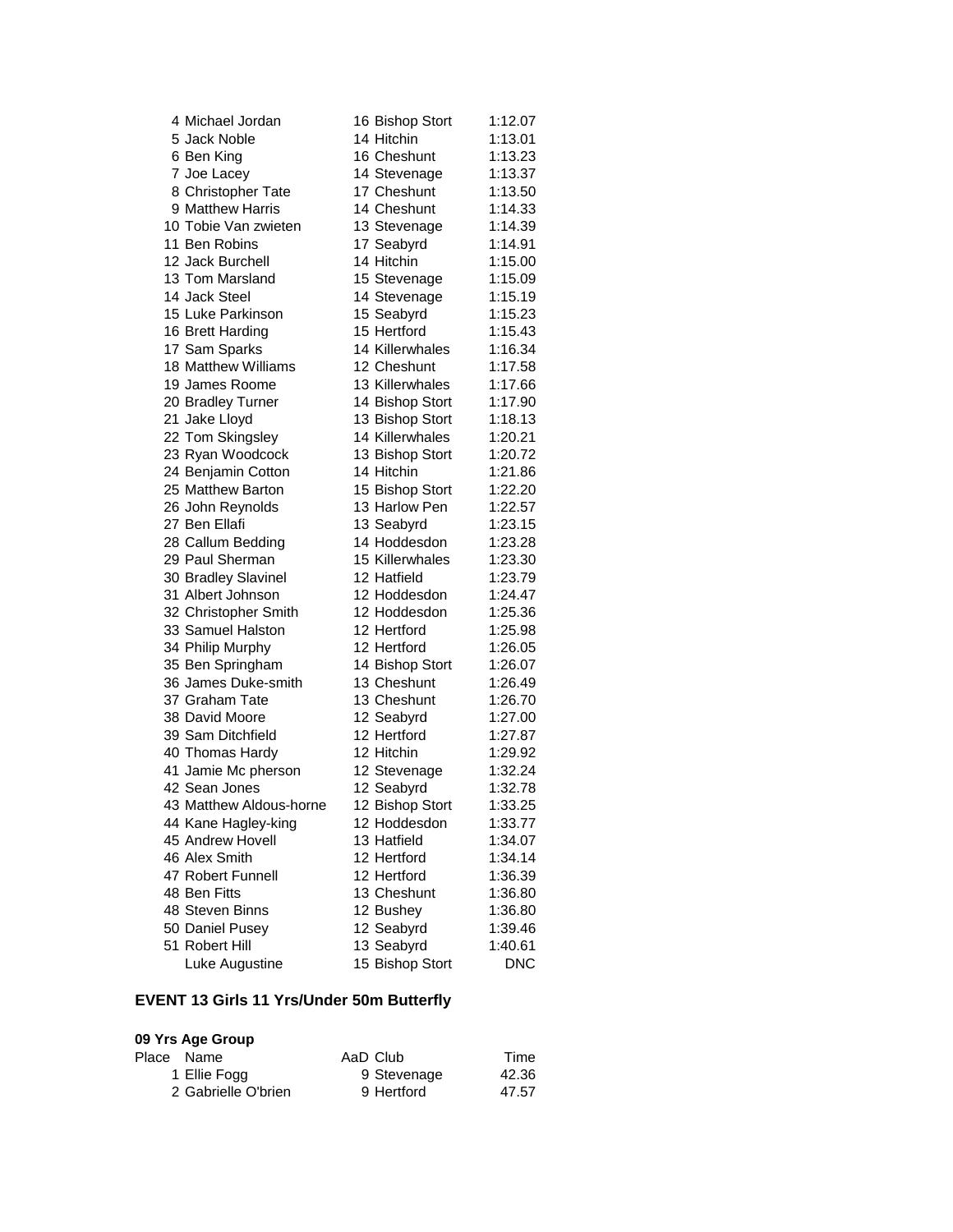| 3 Elizabeth Whelan       | 9 Hatfield                    | 57.94   |
|--------------------------|-------------------------------|---------|
| 4 Molly Hague            | 9 Hitchin                     | 1:00.95 |
| <b>Kirsty Vears</b>      | 9 Bishop Stort                | DQ SL-  |
|                          |                               |         |
| 10 Yrs Age Group         |                               |         |
| Place<br>Name            | AaD Club                      | Time    |
| 1 Sophie Thomson         | 10 Hertford                   | 40.05   |
| 2 Julianne Sullivan      | 10 Cheshunt                   | 41.84   |
| 3 Megan Pain             | 10 Hitchin                    | 43.09   |
| 4 Elizabeth Barcroft     | 10 Hatfield                   | 44.06   |
| 5 Olivia Hazell          | 10 Stevenage                  | 44.21   |
| 6 Rebecca Freestone      | 10 Hoddesdon                  | 45.54   |
| 7 Kate Mc quaid          | 10 Hatfield                   | 46.13   |
| 8 Lucy Lapham            | 10 Stevenage                  | 46.18   |
| 9 Jessica Dynes          | 10 Hatfield                   | 48.45   |
| 10 Isabelle Hayes        | 10 Bishop Stort               | 49.62   |
| 11 Lisa Murphy           | 10 Killerwhales               | 51.82   |
| 12 Lucy Harbron          | 10 Cheshunt                   | 53.86   |
| 13 Claudia Stratford     | 10 Killerwhales               | 53.93   |
| 14 Abbie-mae Finch       | 10 Seabyrd                    | 1:01.36 |
|                          |                               |         |
| 15 Kirsty Butt           | 10 Seabyrd<br>10 Killerwhales | 1:02.33 |
| 16 Emma Sandberg         |                               | 1:10.93 |
| Sophie Rawlinson         | 10 Hertford                   | DQ SA-  |
| Georgia Mason            | 10 Hitchin                    | DQ SA-  |
| Lucy Bonafont            | 10 Hertford                   | DQ SA-  |
|                          |                               |         |
| 11 Yrs Age Group         |                               |         |
| Place<br>Name            | AaD Club                      | Time    |
| 1 Lily West              | 11 Stevenage                  | 35.35   |
| 2 Megan Nation           | 11 Stevenage                  | 36.55   |
| 3 Rachael Gunn           | 11 Bishop Stort               | 37.36   |
| 4 Aimi De rosa           | 11 Hertford                   | 37.39   |
| 5 Danielle Murphy        | 11 Stevenage                  | 37.73   |
| 6 Hayley jane Warrington | 11 Hoddesdon                  | 38.07   |
| 7 Robyn Broadbent        | 11 Halstead                   | 39.77   |
| 8 Anise Jones            | 11 Hitchin                    | 39.78   |
| 9 Abby Smith             | 11 Cheshunt                   | 41.52   |
| 10 Chloe Richards        | 11 Hoddesdon                  | 45.66   |
| 11 Alex Moor             | 11 Hitchin                    | 46.08   |
| 12 Sarah Cutts           | 11 Hoddesdon                  | 46.15   |
| 13 Jasmine Hind          | 11 Harlow Pen                 | 46.57   |
| 14 Katharine Hood        | 11 Hertford                   | 47.93   |
| 15 Tia Hudson-halsey     | 11 Seabyrd                    | 54.29   |
| 16 Orianna Frost         | 11 Halstead                   | 58.51   |
| 17 Ella Rudgely          | 11 Killerwhales               | 1:01.12 |
| Jade Taylor              | 11 Seabyrd                    | DQ ST-  |
|                          |                               |         |
| 11 Yrs/Under Age Group   |                               |         |
| Place<br>Name            | AaD Club                      | Time    |
| 1 Lily West              | 11 Stevenage                  | 35.35   |
| 2 Megan Nation           | 11 Stevenage                  | 36.55   |
| 3 Rachael Gunn           | 11 Bishop Stort               | 37.36   |
| 4 Aimi De rosa           | 11 Hertford                   | 37.39   |
| 5 Danielle Murphy        | 11 Stevenage                  | 37.73   |
| 6 Hayley jane Warrington | 11 Hoddesdon                  | 38.07   |
| 7 Robyn Broadbent        | 11 Halstead                   |         |
|                          |                               | 39.77   |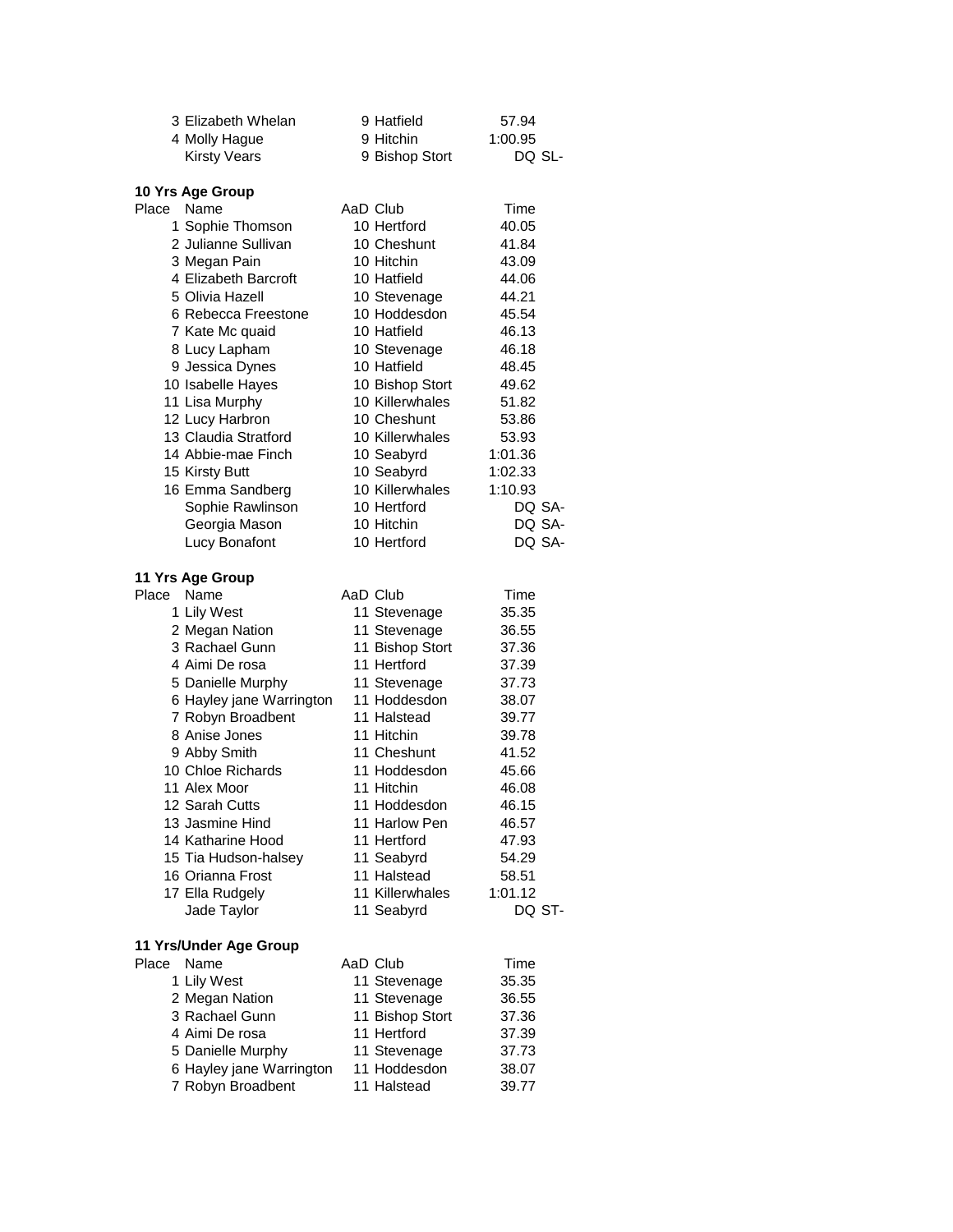| 8 Anise Jones         | 11 Hitchin      | 39.78   |  |
|-----------------------|-----------------|---------|--|
| 9 Sophie Thomson      | 10 Hertford     | 40.05   |  |
| 10 Abby Smith         | 11 Cheshunt     | 41.52   |  |
| 11 Julianne Sullivan  | 10 Cheshunt     | 41.84   |  |
| 12 Ellie Fogg         | 9 Stevenage     | 42.36   |  |
| 13 Megan Pain         | 10 Hitchin      | 43.09   |  |
| 14 Elizabeth Barcroft | 10 Hatfield     | 44.06   |  |
| 15 Olivia Hazell      | 10 Stevenage    | 44.21   |  |
| 16 Rebecca Freestone  | 10 Hoddesdon    | 45.54   |  |
| 17 Chloe Richards     | 11 Hoddesdon    | 45.66   |  |
| 18 Alex Moor          | 11 Hitchin      | 46.08   |  |
| 19 Kate Mc quaid      | 10 Hatfield     | 46.13   |  |
| 20 Sarah Cutts        | 11 Hoddesdon    | 46.15   |  |
| 21 Lucy Lapham        | 10 Stevenage    | 46.18   |  |
| 22 Jasmine Hind       | 11 Harlow Pen   | 46.57   |  |
| 23 Gabrielle O'brien  | 9 Hertford      | 47.57   |  |
| 24 Katharine Hood     | 11 Hertford     | 47.93   |  |
| 25 Jessica Dynes      | 10 Hatfield     | 48.45   |  |
| 26 Isabelle Hayes     | 10 Bishop Stort | 49.62   |  |
| 27 Lisa Murphy        | 10 Killerwhales | 51.82   |  |
| 28 Lucy Harbron       | 10 Cheshunt     | 53.86   |  |
| 29 Claudia Stratford  | 10 Killerwhales | 53.93   |  |
| 30 Tia Hudson-halsey  | 11 Seabyrd      | 54.29   |  |
| 31 Elizabeth Whelan   | 9 Hatfield      | 57.94   |  |
| 32 Orianna Frost      | 11 Halstead     | 58.51   |  |
| 33 Molly Hague        | 9 Hitchin       | 1:00.95 |  |
| 34 Ella Rudgely       | 11 Killerwhales | 1:01.12 |  |
| 35 Abbie-mae Finch    | 10 Seabyrd      | 1:01.36 |  |
| 36 Kirsty Butt        | 10 Seabyrd      | 1:02.33 |  |
| 37 Emma Sandberg      | 10 Killerwhales | 1:10.93 |  |
| Sophie Rawlinson      | 10 Hertford     | DQ SA-  |  |
| Georgia Mason         | 10 Hitchin      | DQ SA-  |  |
| Lucy Bonafont         | 10 Hertford     | DQ SA-  |  |
| <b>Kirsty Vears</b>   | 9 Bishop Stort  | DQ SL-  |  |
| Jade Taylor           | 11 Seabyrd      | DQ ST-  |  |

# **EVENT 14 Boys 11 Yrs/Under 50m Butterfly**

| 09 Yrs Age Group    |                |         |
|---------------------|----------------|---------|
| Place Name          | AaD Club       | Time    |
| 1 Joseph Cook       | 9 Hertford     | 41.20   |
| 2 George O'malley   | 9 Bushey       | 46.83   |
| 3 Harry Williams    | 9 Cheshunt     | 47.10   |
| 4 Thomas Baslington | 9 Halstead     | 48.93   |
| 5 Cameron Kerr      | 9 Halstead     | 49.86   |
| 6 Daniel Vincent    | 9 Cheshunt     | 51.72   |
| 7 Thomas Weston     | 9 Killerwhales | 1:00.44 |
| <b>Jack Townend</b> | 9 Hertford     | DO SA-  |
| 10 Yrs Age Group    |                |         |
| Place Name          | AaD Club       | Time    |
| 1 Will Kearsey      | 10 Hatfield    | 38.00   |
| 2 Jason Misso       | 10 Hatfield    | 39.53   |
| 3 Ben Ransome       | 10 Hertford    | 40.91   |
| 4 Philip Ball       | 10 Hatfield    | 43.53   |
| 5 Joe Mc quaid      | 10 Hatfield    | 44.03   |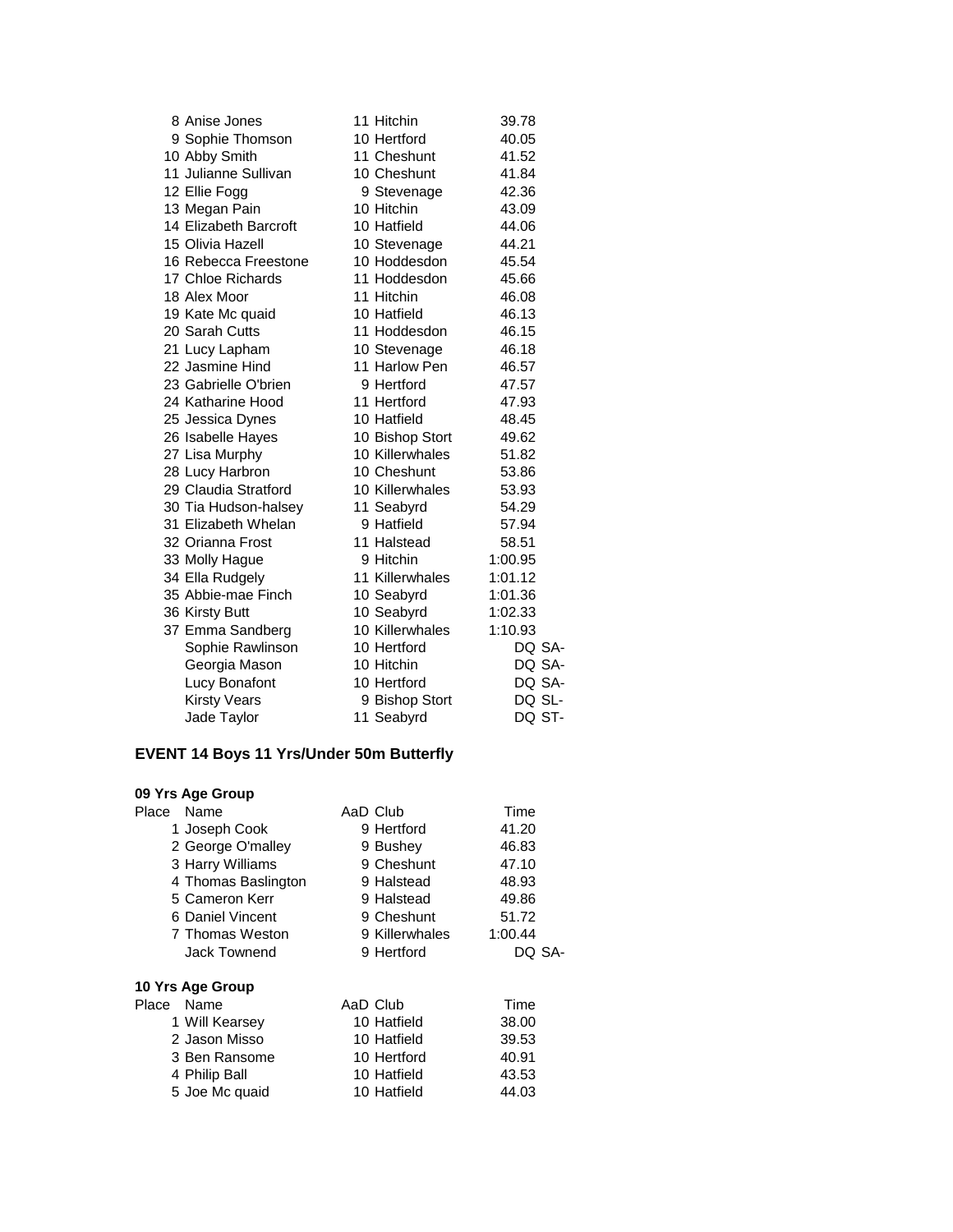| 6 Daniel Grimwade      | 10 Seabyrd      | 47.48      |
|------------------------|-----------------|------------|
| 7 Luke Shipway         | 10 Cheshunt     | 47.69      |
| 8 David Harris         | 10 Bishop Stort | 50.14      |
| 9 Kieran Goodwin       | 10 Killerwhales | 50.95      |
| 10 Matthew Day         | 10 Hoddesdon    | 51.61      |
| 11 Cameron Brickel     | 10 Bishop Stort | 55.34      |
| 12 George Penn         | 10 Hertford     | 55.78      |
| 13 Luke Sears          | 10 Harlow Pen   | 1:03.15    |
| <b>Elliott Rowe</b>    | 10 Hertford     | DQ SA-     |
| 11 Yrs Age Group       |                 |            |
| Place Name             | AaD Club        | Time       |
| 1 Nico Campbell        | 11 Cheshunt     | 33.26      |
| 2 Luke Plant           | 11 Hertford     | 38.93      |
| 3 William Pocock       | 11 Seabyrd      | 40.53      |
| 4 George De fraine     | 11 Hitchin      | 41.51      |
| 5 Tristan Johnson      | 11 Cheshunt     | 48.23      |
| 6 Callum Chivers       | 11 Hitchin      | 48.99      |
| 7 Charlie Wray         | 11 Bushey       | 50.24      |
| 8 Luke Guerrati        | 11 Harlow Pen   | 51.08      |
| 9 Conor Bateman        | 11 Seabyrd      | 52.09      |
| 10 Sam Pullinger       | 11 Killerwhales | 52.85      |
| 11 Rory Linnane        | 11 Seabyrd      | 53.44      |
| 12 Jordan Fairclough   | 11 Seabyrd      | 55.91      |
| Joshua Andrews         | 11 Stevenage    | <b>DNC</b> |
| 11 Yrs/Under Age Group |                 |            |
| Place<br>Name          | AaD Club        | Time       |
| 1 Nico Campbell        | 11 Cheshunt     | 33.26      |
| 2 Will Kearsey         | 10 Hatfield     | 38.00      |
| 3 Luke Plant           | 11 Hertford     | 38.93      |
| 4 Jason Misso          | 10 Hatfield     | 39.53      |
| 5 William Pocock       | 11 Seabyrd      | 40.53      |
| 6 Ben Ransome          | 10 Hertford     | 40.91      |
| 7 Joseph Cook          | 9 Hertford      | 41.20      |
| 8 George De fraine     | 11 Hitchin      | 41.51      |
| 9 Philip Ball          | 10 Hatfield     | 43.53      |
| 10 Joe Mc quaid        | 10 Hatfield     | 44.03      |
| 11 George O'malley     | 9 Bushey        | 46.83      |
| 12 Harry Williams      | 9 Cheshunt      | 47.10      |
| 13 Daniel Grimwade     | 10 Seabyrd      | 47.48      |
| 14 Luke Shipway        | 10 Cheshunt     | 47.69      |
| 15 Tristan Johnson     | 11 Cheshunt     | 48.23      |
| 16 Thomas Baslington   | 9 Halstead      | 48.93      |
| 17 Callum Chivers      | 11 Hitchin      | 48.99      |
| 18 Cameron Kerr        | 9 Halstead      | 49.86      |
| 19 David Harris        | 10 Bishop Stort | 50.14      |
| 20 Charlie Wray        | 11 Bushey       | 50.24      |
| 21 Kieran Goodwin      | 10 Killerwhales | 50.95      |
| 22 Luke Guerrati       | 11 Harlow Pen   | 51.08      |
| 23 Matthew Day         | 10 Hoddesdon    | 51.61      |
| 24 Daniel Vincent      | 9 Cheshunt      | 51.72      |
| 25 Conor Bateman       | 11 Seabyrd      | 52.09      |
| 26 Sam Pullinger       | 11 Killerwhales | 52.85      |
| 27 Rory Linnane        | 11 Seabyrd      | 53.44      |
| 28 Cameron Brickel     | 10 Bishop Stort | 55.34      |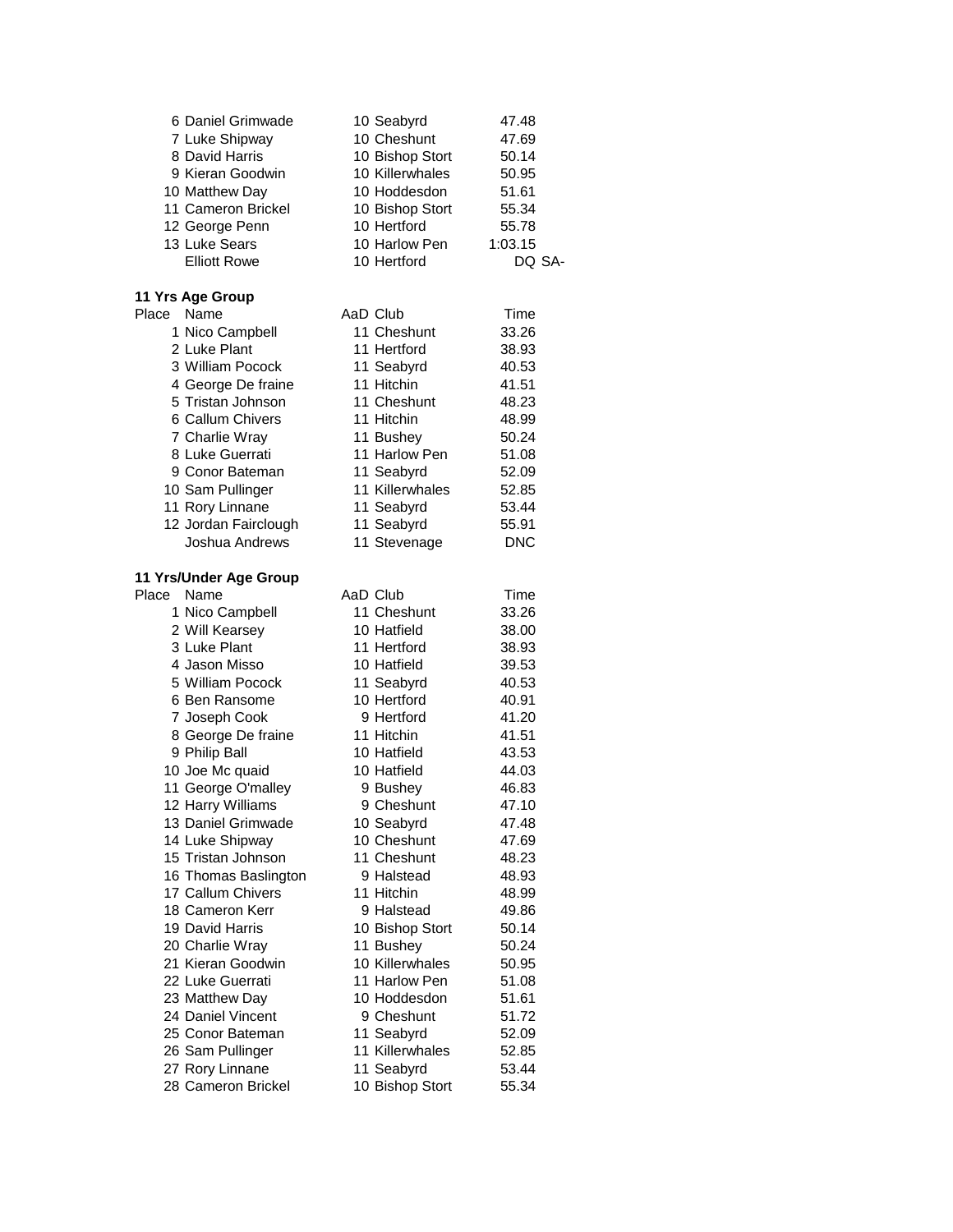| 29 George Penn       | 10 Hertford    | 55.78      |
|----------------------|----------------|------------|
| 30 Jordan Fairclough | 11 Seabyrd     | 55.91      |
| 31 Thomas Weston     | 9 Killerwhales | 1:00.44    |
| 32 Luke Sears        | 10 Harlow Pen  | 1:03.15    |
| Joshua Andrews       | 11 Stevenage   | <b>DNC</b> |
| <b>Elliott Rowe</b>  | 10 Hertford    | DQ SA-     |
| Jack Townend         | 9 Hertford     | DO SA-     |

#### **EVENT 15 Girls 12 Yrs/Over 100m Backstroke**

| 12 Yrs Age Group        |                 |            |
|-------------------------|-----------------|------------|
| Place<br>Name           | AaD Club        | Time       |
| 1 Alison Binns          | 12 Bushey       | 1:17.73    |
| 2 Katie Mc garry        | 12 Bishop Stort | 1:18.57    |
| 3 Kirstin Meikle        | 12 Hoddesdon    | 1:19.24    |
| 4 Madeleine Churchman   | 12 Hitchin      | 1:20.52    |
| 5 Faye Nugent           | 12 Cheshunt     | 1:20.98    |
| 6 Laura Coffey          | 12 Hatfield     | 1:23.11    |
| 7 Gemma Shipway         | 12 Cheshunt     | 1:23.35    |
| 8 Zoe Hague             | 12 Hitchin      | 1:27.69    |
| 9 Shavonne Cooper       | 12 Bishop Stort | 1:28.70    |
| 10 Jessica Wacey        | 12 Bishop Stort | 1:30.94    |
| 11 Rebecca Whyman       | 12 Killerwhales | 1:31.47    |
| 12 Rachel Pain          | 12 Hitchin      | 1:31.72    |
| 13 Kerry Holt           | 12 Bushey       | 1:34.76    |
| 14 Georgia Andrew       | 12 Harlow Pen   | 1:35.28    |
| 15 Deborah Wood         | 12 Bushey       | 1:41.84    |
| 16 Georgina Ring        | 12 Seabyrd      | 1:49.78    |
| Georgia Hazell          | 12 Stevenage    | <b>DNC</b> |
| <b>Molly Ewins</b>      | 12 Hatfield     | <b>DNC</b> |
| <b>Bethany Ford</b>     | 12 Killerwhales | DQ T-2L    |
| 13 Yrs Age Group        |                 |            |
| Name<br>Place           | AaD Club        | Time       |
| 1 Keira Sullivan        | 13 Hoddesdon    | 1:17.84    |
| 2 Vikki Malcolm         | 13 Harlow Pen   | 1:20.07    |
| 3 Grace O'neill         | 13 Stevenage    | 1:20.80    |
| 4 Jessica Waters        | 13 Hoddesdon    | 1:21.70    |
| 5 Jennifer Seress       | 13 Hitchin      | 1:22.38    |
| 6 Katie Burr            | 13 Hertford     | 1:22.58    |
| 7 Lauren Broadbent      | 13 Halstead     | 1:27.46    |
| 8 Charlotte Reynolds    | 13 Bishop Stort | 1:29.01    |
| 9 Paige Beaumont        | 13 Killerwhales | 1:32.07    |
| 10 Becky Hagger         | 13 Killerwhales | 1:36.98    |
| 11 Kirsty Hawes         | 13 Bushey       | 1:37.57    |
| 12 Jessica Hayes        | 13 Bishop Stort | 1:39.49    |
| 13 Megan Little         | 13 Killerwhales | 1:40.08    |
| <b>Heather Reeves</b>   | 13 Bishop Stort | <b>DNC</b> |
| Giselle Chauhan         | 13 Hatfield     | DNC        |
| Madeleine Brooks        | 13 Hatfield     | <b>DNC</b> |
| <b>Charlotte Barton</b> | 13 Bishop Stort | DQ T-2L    |
| 14 Yrs Age Group        |                 |            |
| Place Name              | AaD Club        | Time       |
| 1 Harriet Cook          | 14 Hertford     | 1:12.96    |

| Name            | AaD Club     | Time    |
|-----------------|--------------|---------|
| 1 Harriet Cook  | 14 Hertford  | 1:12.96 |
| 2 Amelia Farmer | 14 Stevenage | 1:15.32 |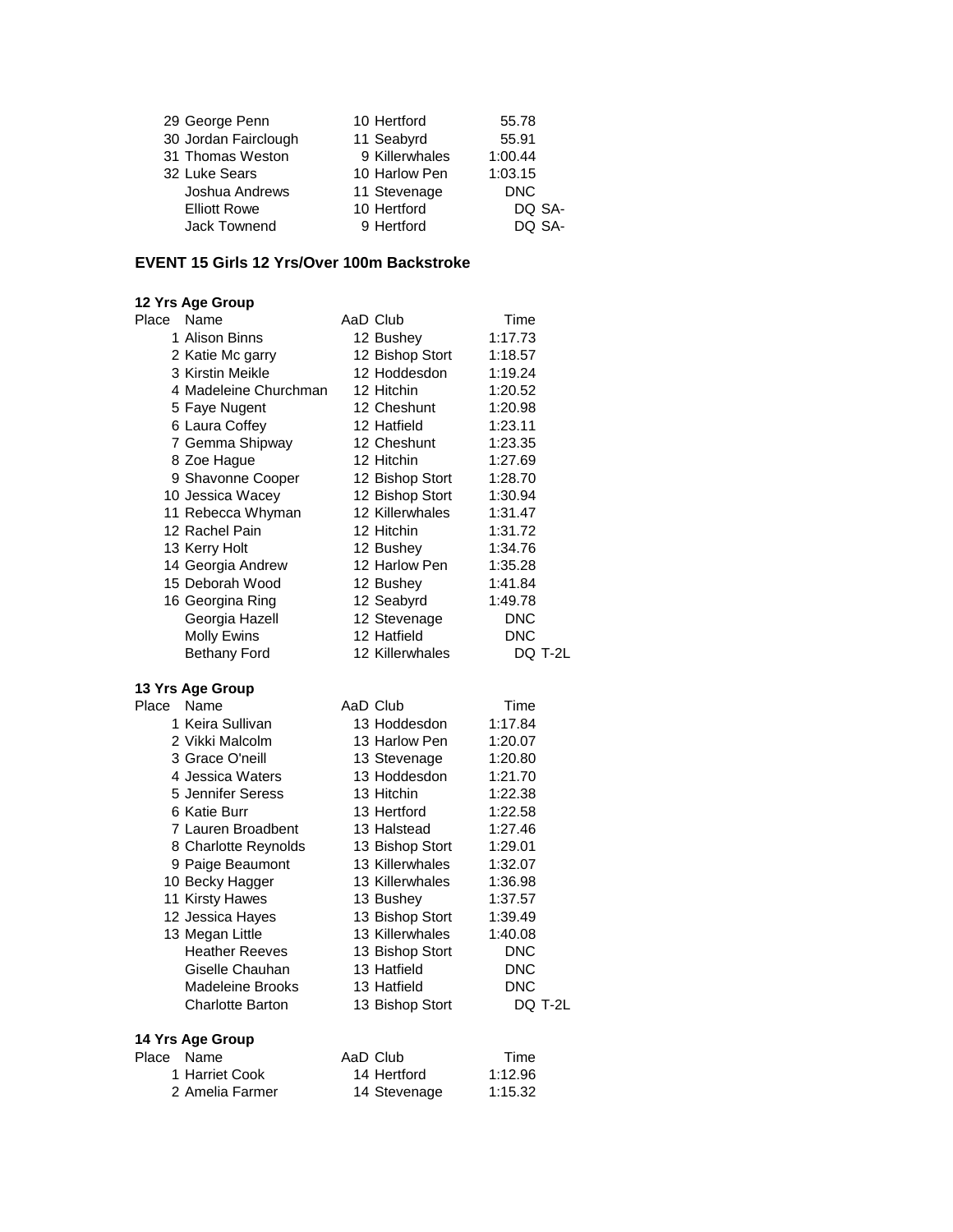| 3 Kerry Ranger          | 14 Cheshunt     | 1:16.73 |
|-------------------------|-----------------|---------|
| 4 Rebecca Pritchard     | 14 Hatfield     | 1:18.19 |
| 5 Sharn louise Verrier  | 14 Hoddesdon    | 1:18.41 |
| 6 Lucy Crocker          | 14 Stevenage    | 1:24.14 |
| 7 Lucy Kearsey          | 14 Hatfield     | 1:27.68 |
| <b>Elizabeth Reeves</b> | 14 Bishop Stort | DNC.    |

# **15 Yrs/Over Age Group**

| Place | Name                  | AaD Club        | Time    |
|-------|-----------------------|-----------------|---------|
|       | 1 Esther Hodges       | 15 Bishop Stort | 1:15.04 |
|       | 2 Kelly Mackenzie     | 15 Seabyrd      | 1:15.29 |
|       | 3 Samantha Pocock     | 16 Seabyrd      | 1:16.35 |
|       | 4 Emma rae Warrington | 15 Hoddesdon    | 1:17.46 |
|       | 5 Katie Quinn         | 16 Hatfield     | 1:18.97 |
|       | 6 Liana Gore          | 15 Seabyrd      | 1:20.35 |
|       | 7 Amy Hime            | 16 Killerwhales | 1:25.36 |
|       | 8 Victoria Beaumont   | 17 Killerwhales | 1:26.93 |
|       | 9 Aphra Bruce-jones   | 17 Bishop Stort | 1:40.26 |

#### **Open Age Group**

| Place | Name                    | AaD Club        | Time    |
|-------|-------------------------|-----------------|---------|
|       | 1 Harriet Cook          | 14 Hertford     | 1:12.96 |
|       | 2 Esther Hodges         | 15 Bishop Stort | 1:15.04 |
|       | 3 Kelly Mackenzie       | 15 Seabyrd      | 1:15.29 |
|       | 4 Amelia Farmer         | 14 Stevenage    | 1:15.32 |
|       | 5 Samantha Pocock       | 16 Seabyrd      | 1:16.35 |
|       | 6 Kerry Ranger          | 14 Cheshunt     | 1:16.73 |
|       | 7 Emma rae Warrington   | 15 Hoddesdon    | 1:17.46 |
|       | 8 Alison Binns          | 12 Bushey       | 1:17.73 |
|       | 9 Keira Sullivan        | 13 Hoddesdon    | 1:17.84 |
|       | 10 Rebecca Pritchard    | 14 Hatfield     | 1:18.19 |
|       | 11 Sharn louise Verrier | 14 Hoddesdon    | 1:18.41 |
|       | 12 Katie Mc garry       | 12 Bishop Stort | 1:18.57 |
|       | 13 Katie Quinn          | 16 Hatfield     | 1:18.97 |
|       | 14 Kirstin Meikle       | 12 Hoddesdon    | 1:19.24 |
|       | 15 Vikki Malcolm        | 13 Harlow Pen   | 1:20.07 |
|       | 16 Liana Gore           | 15 Seabyrd      | 1:20.35 |
|       | 17 Madeleine Churchman  | 12 Hitchin      | 1:20.52 |
|       | 18 Grace O'neill        | 13 Stevenage    | 1:20.80 |
|       | 19 Faye Nugent          | 12 Cheshunt     | 1:20.98 |
|       | 20 Jessica Waters       | 13 Hoddesdon    | 1:21.70 |
|       | 21 Jennifer Seress      | 13 Hitchin      | 1:22.38 |
|       | 22 Katie Burr           | 13 Hertford     | 1:22.58 |
|       | 23 Laura Coffey         | 12 Hatfield     | 1:23.11 |
|       | 24 Gemma Shipway        | 12 Cheshunt     | 1:23.35 |
|       | 25 Lucy Crocker         | 14 Stevenage    | 1:24.14 |
|       | 26 Amy Hime             | 16 Killerwhales | 1:25.36 |
|       | 27 Victoria Beaumont    | 17 Killerwhales | 1:26.93 |
|       | 28 Lauren Broadbent     | 13 Halstead     | 1:27.46 |
|       | 29 Lucy Kearsey         | 14 Hatfield     | 1:27.68 |
|       | 30 Zoe Hague            | 12 Hitchin      | 1:27.69 |
|       | 31 Shavonne Cooper      | 12 Bishop Stort | 1:28.70 |
|       | 32 Charlotte Reynolds   | 13 Bishop Stort | 1:29.01 |
|       | 33 Jessica Wacey        | 12 Bishop Stort | 1:30.94 |
|       | 34 Rebecca Whyman       | 12 Killerwhales | 1:31.47 |
|       | 35 Rachel Pain          | 12 Hitchin      | 1:31.72 |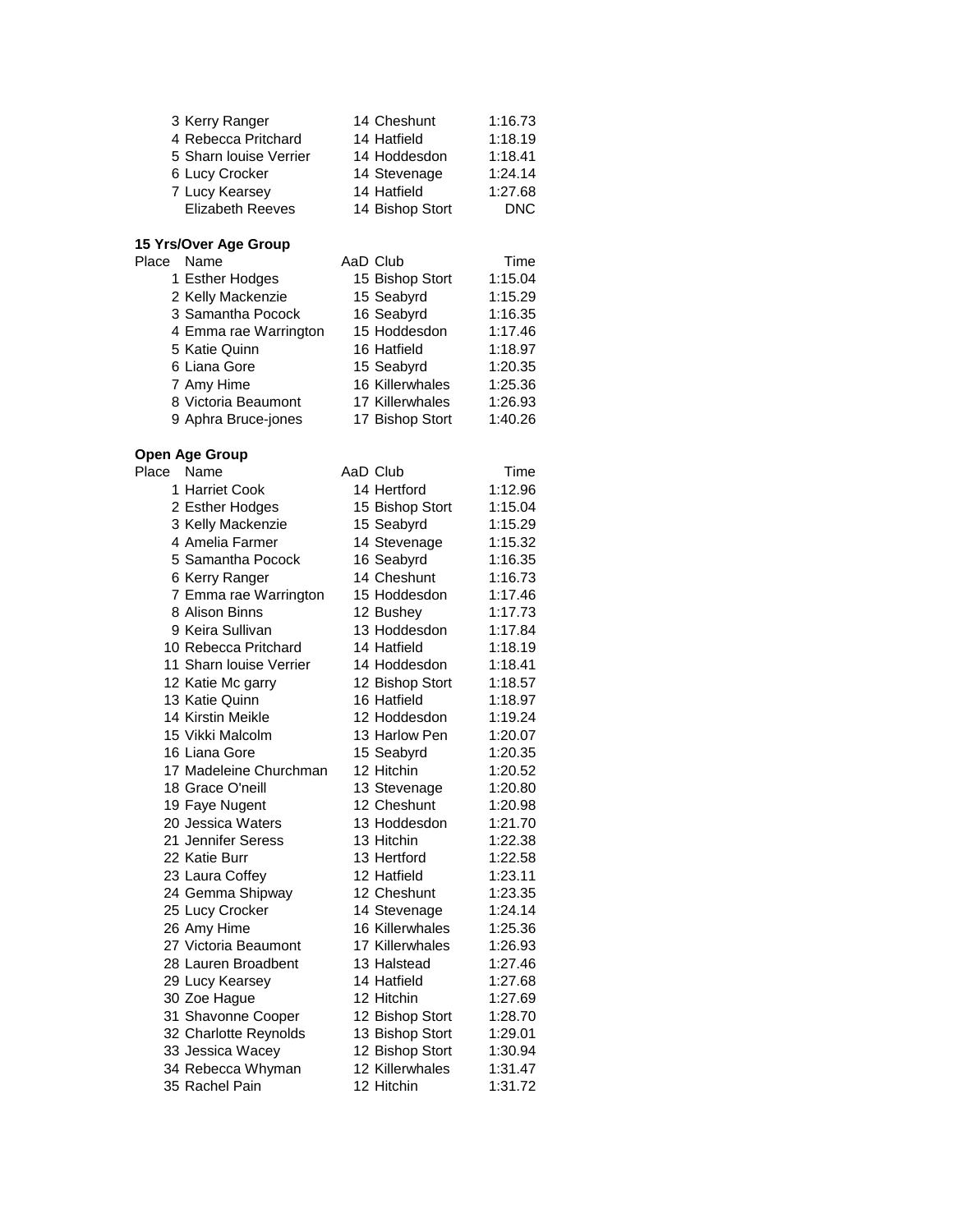| 36 Paige Beaumont       | 13 Killerwhales | 1:32.07    |         |
|-------------------------|-----------------|------------|---------|
| 37 Kerry Holt           | 12 Bushey       | 1:34.76    |         |
| 38 Georgia Andrew       | 12 Harlow Pen   | 1:35.28    |         |
| 39 Becky Hagger         | 13 Killerwhales | 1:36.98    |         |
| 40 Kirsty Hawes         | 13 Bushey       | 1:37.57    |         |
| 41 Jessica Hayes        | 13 Bishop Stort | 1:39.49    |         |
| 42 Megan Little         | 13 Killerwhales | 1:40.08    |         |
| 43 Aphra Bruce-jones    | 17 Bishop Stort | 1:40.26    |         |
| 44 Deborah Wood         | 12 Bushey       | 1:41.84    |         |
| 45 Georgina Ring        | 12 Seabyrd      | 1:49.78    |         |
| <b>Heather Reeves</b>   | 13 Bishop Stort | DNC        |         |
| Elizabeth Reeves        | 14 Bishop Stort | DNC        |         |
| Georgia Hazell          | 12 Stevenage    | DNC        |         |
| Giselle Chauhan         | 13 Hatfield     | <b>DNC</b> |         |
| Madeleine Brooks        | 13 Hatfield     | DNC        |         |
| <b>Molly Ewins</b>      | 12 Hatfield     | DNC        |         |
| <b>Bethany Ford</b>     | 12 Killerwhales |            | DQ T-2L |
| <b>Charlotte Barton</b> | 13 Bishop Stort |            | DQ T-2L |

# **EVENT 16 Boys 12 Yrs/Over 100m Backstroke**

| Place | Name                   | AaD Club        | Time       |  |
|-------|------------------------|-----------------|------------|--|
|       | 1 Matthew Williams     | 12 Cheshunt     | 1:20.46    |  |
|       | 2 Sam Ditchfield       | 12 Hertford     | 1:22.96    |  |
|       | 3 Bradley Slavinel     | 12 Hatfield     | 1:23.44    |  |
|       | 4 David Moore          | 12 Seabyrd      | 1:24.57    |  |
|       | 5 Samuel Halston       | 12 Hertford     | 1:26.22    |  |
|       | 6 Matthew Aldous-horne | 12 Bishop Stort | 1:33.41    |  |
|       | 7 Alex Smith           | 12 Hertford     | 1:33.83    |  |
|       | 8 Thomas Hardy         | 12 Hitchin      | 1:34.16    |  |
|       | 9 Sean Jones           | 12 Seabyrd      | 1:36.57    |  |
|       | Philip Murphy          | 12 Hertford     | <b>DNC</b> |  |
|       | <b>Robert Funnell</b>  | 12 Hertford     | DQ T-3L    |  |
|       | 13 Yrs Age Group       |                 |            |  |
| Place | Name                   | AaD Club        | Time       |  |
|       | 1 James Roome          | 13 Killerwhales | 1:17.07    |  |
|       | 2 Tobie Van zwieten    | 13 Stevenage    | 1:18.53    |  |
|       | 3 Ryan Woodcock        | 13 Bishop Stort | 1:22.42    |  |
|       | 4 Graham Tate          | 13 Cheshunt     | 1:24.21    |  |
|       | 5 John Reynolds        | 13 Harlow Pen   | 1:25.29    |  |
|       | 6 Andrew Hovell        | 13 Hatfield     | 1:35.05    |  |
|       | 7 Robert Hill          | 13 Seabyrd      | 1:41.92    |  |
|       | <b>Ben Ellafi</b>      | 13 Seabyrd      | <b>DNC</b> |  |
|       | 14 Yrs Age Group       |                 |            |  |
| Place | Name                   | AaD Club        | Time       |  |
|       | 1 Danny Buckley        | 14 Stevenage    | 1:11.60    |  |
|       | 2 Matthew Costello     | 14 Stevenage    | 1:15.04    |  |
|       | 2 Jack Steel           | 14 Stevenage    | 1:15.04    |  |
|       | 4 Jack Burchell        | 14 Hitchin      | 1:15.91    |  |
|       | 5 Matthew Harris       | 14 Cheshunt     | 1:16.97    |  |
|       | 6 Sam Sparks           | 14 Killerwhales | 1:17.18    |  |
|       | 7 Fraser Chivers       | 14 Hitchin      | 1:19.38    |  |
|       | 8 Ben Springham        | 14 Bishop Stort | 1:22.34    |  |
|       |                        |                 |            |  |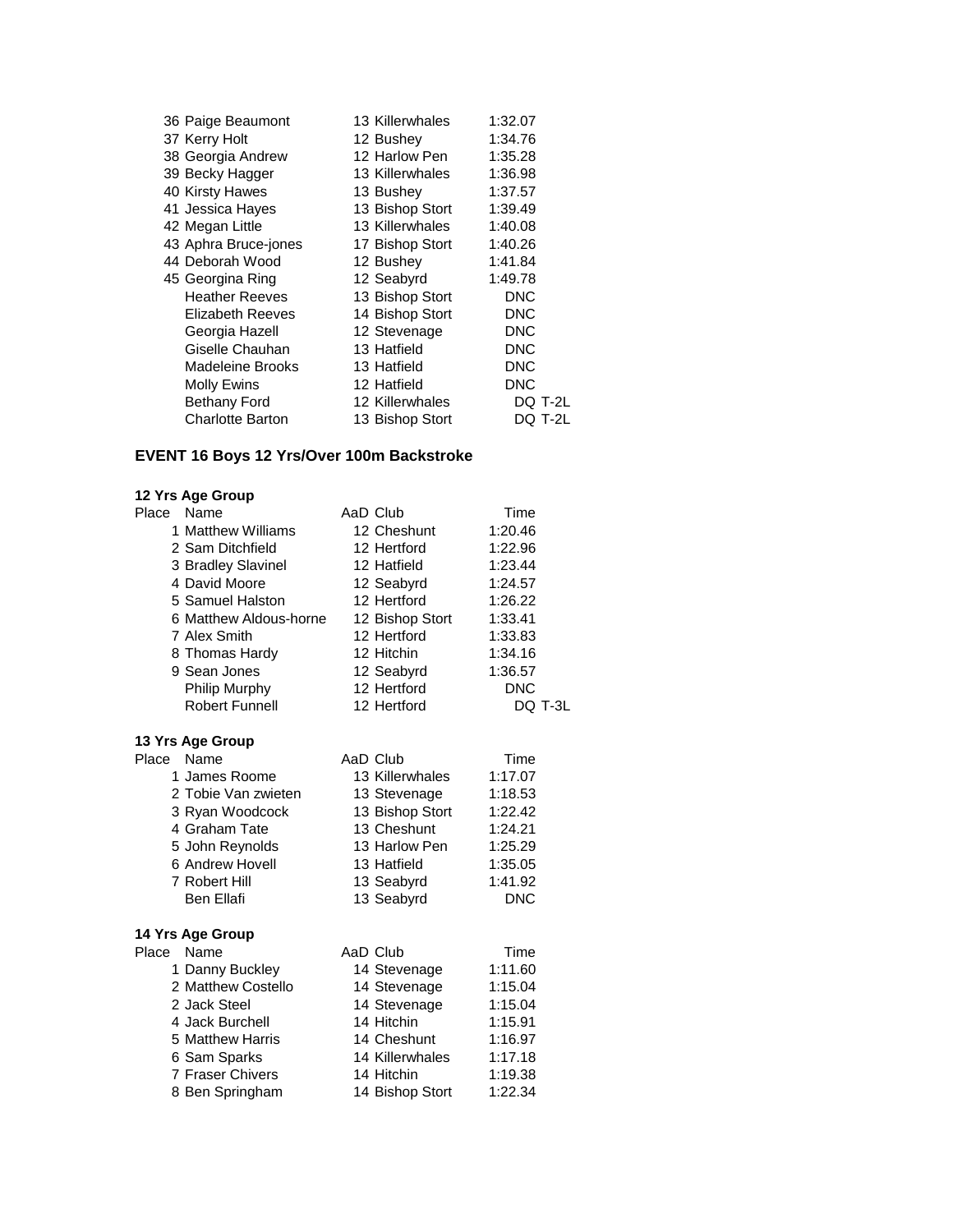|            | 9 Tom Skingsley       | 14 Killerwhales | 1:22.83 |
|------------|-----------------------|-----------------|---------|
|            | 10 Callum Bedding     | 14 Hoddesdon    | 1:25.60 |
|            |                       |                 |         |
|            | 15 Yrs/Over Age Group |                 |         |
| Place Name |                       | AaD Club        | Time    |
|            | 1 Liam Osborne        | 16 Diss Otters  | 1:07.38 |
|            | 2 Jason Homewood      | 16 Tring        | 1:07.75 |
|            | 3 Tony Keast          | 17 Hitchin      | 1:10.93 |
|            | 4 Christopher Tate    | 17 Cheshunt     | 1:12.07 |
|            | 5 Ben Robins          | 17 Seabyrd      | 1:12.72 |
|            | 6 Brett Harding       | 15 Hertford     | 1:13.03 |
|            | 7 Ben King            | 16 Cheshunt     | 1:13.70 |
|            | 8 Luke Parkinson      | 15 Seabyrd      | 1:17.15 |
|            | 9 Luke Augustine      | 15 Bishop Stort | 1:25.30 |
|            | 10 Paul Sherman       | 15 Killerwhales | 1:28.38 |
|            | 11 Matthew Barton     | 15 Bishop Stort | 1:28.52 |
|            |                       |                 |         |

#### **Open Age Group**

| Place | Name                    | AaD Club        | Time    |
|-------|-------------------------|-----------------|---------|
|       | 1 Liam Osborne          | 16 Diss Otters  | 1:07.38 |
|       | 2 Jason Homewood        | 16 Tring        | 1:07.75 |
|       | 3 Tony Keast            | 17 Hitchin      | 1:10.93 |
|       | 4 Danny Buckley         | 14 Stevenage    | 1:11.60 |
|       | 5 Christopher Tate      | 17 Cheshunt     | 1:12.07 |
|       | 6 Ben Robins            | 17 Seabyrd      | 1:12.72 |
|       | 7 Brett Harding         | 15 Hertford     | 1:13.03 |
|       | 8 Ben King              | 16 Cheshunt     | 1:13.70 |
|       | 9 Matthew Costello      | 14 Stevenage    | 1:15.04 |
|       | 9 Jack Steel            | 14 Stevenage    | 1:15.04 |
|       | 11 Jack Burchell        | 14 Hitchin      | 1:15.91 |
|       | 12 Matthew Harris       | 14 Cheshunt     | 1:16.97 |
|       | 13 James Roome          | 13 Killerwhales | 1:17.07 |
|       | 14 Luke Parkinson       | 15 Seabyrd      | 1:17.15 |
|       | 15 Sam Sparks           | 14 Killerwhales | 1:17.18 |
|       | 16 Tobie Van zwieten    | 13 Stevenage    | 1:18.53 |
|       | 17 Fraser Chivers       | 14 Hitchin      | 1:19.38 |
|       | 18 Matthew Williams     | 12 Cheshunt     | 1:20.46 |
|       | 19 Ben Springham        | 14 Bishop Stort | 1:22.34 |
|       | 20 Ryan Woodcock        | 13 Bishop Stort | 1:22.42 |
|       | 21 Tom Skingsley        | 14 Killerwhales | 1:22.83 |
|       | 22 Sam Ditchfield       | 12 Hertford     | 1:22.96 |
|       | 23 Bradley Slavinel     | 12 Hatfield     | 1:23.44 |
|       | 24 Graham Tate          | 13 Cheshunt     | 1:24.21 |
|       | 25 David Moore          | 12 Seabyrd      | 1:24.57 |
|       | 26 John Reynolds        | 13 Harlow Pen   | 1:25.29 |
|       | 27 Luke Augustine       | 15 Bishop Stort | 1:25.30 |
|       | 28 Callum Bedding       | 14 Hoddesdon    | 1:25.60 |
|       | 29 Samuel Halston       | 12 Hertford     | 1:26.22 |
|       | 30 Paul Sherman         | 15 Killerwhales | 1:28.38 |
|       | 31 Matthew Barton       | 15 Bishop Stort | 1:28.52 |
|       | 32 Matthew Aldous-horne | 12 Bishop Stort | 1:33.41 |
|       | 33 Alex Smith           | 12 Hertford     | 1:33.83 |
|       | 34 Thomas Hardy         | 12 Hitchin      | 1:34.16 |
|       | 35 Andrew Hovell        | 13 Hatfield     | 1:35.05 |
|       | 36 Sean Jones           | 12 Seabyrd      | 1:36.57 |
|       | 37 Robert Hill          | 13 Seabyrd      | 1:41.92 |
|       |                         |                 |         |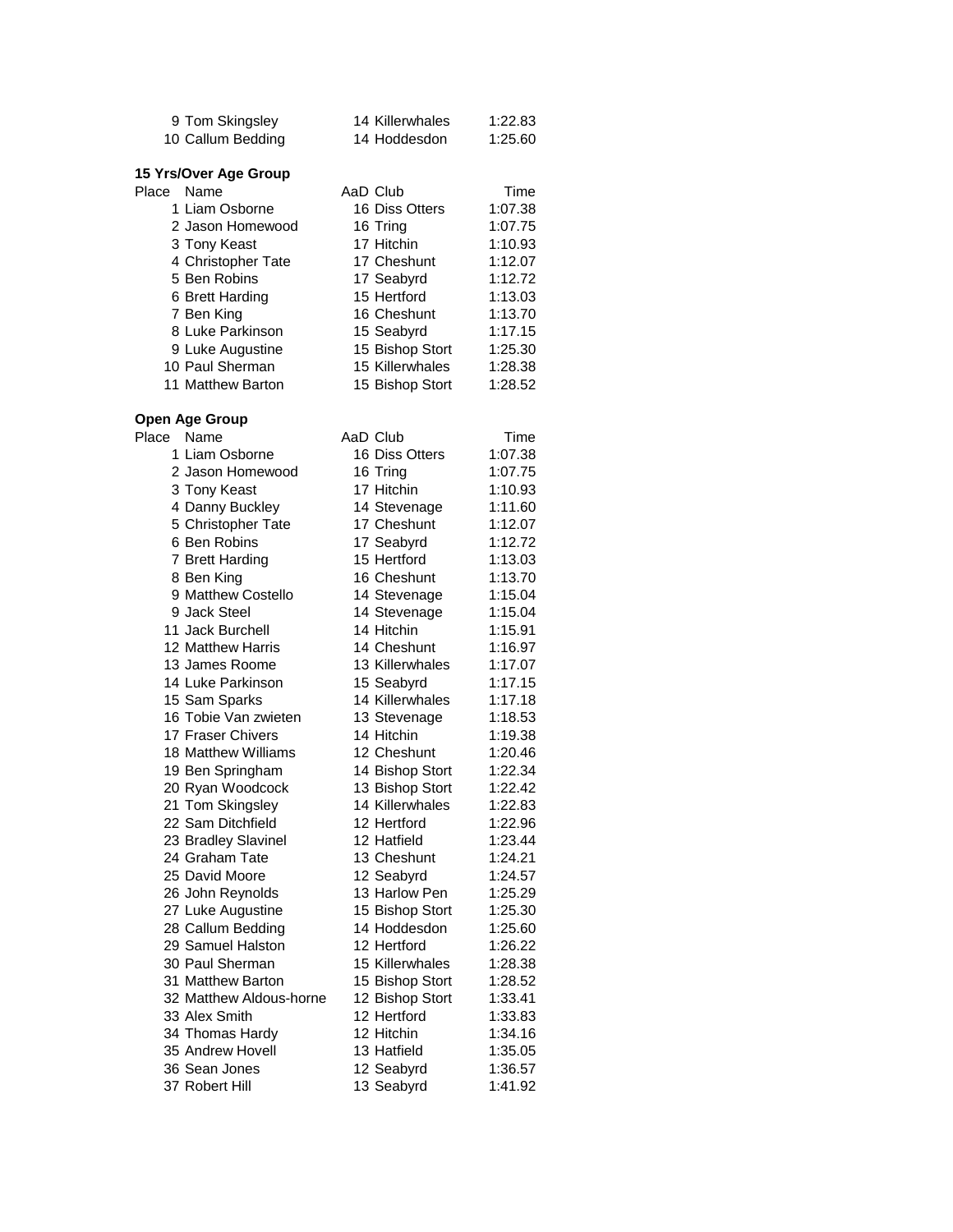| Ben Ellafi     | 13 Seabyrd  | DNC        |
|----------------|-------------|------------|
| Philip Murphy  | 12 Hertford | <b>DNC</b> |
| Robert Funnell | 12 Hertford | DO T-3L    |

# **EVENT 17 Girls 11 Yrs/Under 50m Breaststroke**

| 09 Yrs Age Group         |                             |                |  |  |  |  |
|--------------------------|-----------------------------|----------------|--|--|--|--|
| Place<br>Name            | AaD Club                    | Time           |  |  |  |  |
| 1 Elizabeth Whelan       | 9 Hatfield                  | 52.63          |  |  |  |  |
| 2 Gabrielle O'brien      | 9 Hertford                  | 53.17          |  |  |  |  |
| 3 Ellie Fogg             | 9 Stevenage                 | 54.95          |  |  |  |  |
| 4 Kirsty Vears           | 9 Bishop Stort              | 56.04          |  |  |  |  |
| 5 Ella Bartram           | 9 Hertford                  | 57.37          |  |  |  |  |
| 6 Emily O'brien          | 9 Hertford                  | 59.56          |  |  |  |  |
| 7 Chiara Brown           | 9 Bushey                    | 1:01.90        |  |  |  |  |
| 8 Molly Hague            | 9 Hitchin                   | 1:08.59        |  |  |  |  |
| Sarah Holt               | 9 Bushey                    | DQ T-1L        |  |  |  |  |
|                          |                             |                |  |  |  |  |
| 10 Yrs Age Group         |                             |                |  |  |  |  |
| Place<br>Name            | AaD Club                    | Time           |  |  |  |  |
| 1 Sophie Thomson         | 10 Hertford                 | 47.43          |  |  |  |  |
| 2 Rebecca Freestone      | 10 Hoddesdon                | 47.98          |  |  |  |  |
| 3 Olivia Hazell          | 10 Stevenage                | 49.22          |  |  |  |  |
| 4 Kate Mc quaid          | 10 Hatfield                 | 49.23          |  |  |  |  |
| 5 Wade Evans             | 10 Cheshunt                 | 49.81          |  |  |  |  |
| 6 Jeanine Stephenson     | 10 Hertford                 | 50.62          |  |  |  |  |
| 7 Molly Harland          | 10 Bushey                   | 50.81          |  |  |  |  |
| 8 Lucy Lapham            |                             |                |  |  |  |  |
|                          | 10 Stevenage<br>10 Hertford | 51.00<br>52.09 |  |  |  |  |
| 9 Bethany Baxter         |                             |                |  |  |  |  |
| 10 Megan Pain            | 10 Hitchin                  | 53.00          |  |  |  |  |
| 11 Isabelle Hayes        | 10 Bishop Stort             | 53.37          |  |  |  |  |
| 12 Katie Garstang        | 10 Stevenage                | 54.34          |  |  |  |  |
| 13 Elizabeth Barcroft    | 10 Hatfield                 | 54.87          |  |  |  |  |
| 14 Georgia Mason         | 10 Hitchin                  | 55.41          |  |  |  |  |
| 15 Jessica Dynes         | 10 Hatfield                 | 55.92          |  |  |  |  |
| 16 Sophie Rawlinson      | 10 Hertford                 | 56.15          |  |  |  |  |
| 17 Lucy Bonafont         | 10 Hertford                 | 56.18          |  |  |  |  |
| 18 Claudia Stratford     | 10 Killerwhales             | 57.08          |  |  |  |  |
| 19 Lisa Murphy           | 10 Killerwhales             | 58.69          |  |  |  |  |
| 20 Abbie-mae Finch       | 10 Seabyrd                  | 58.80          |  |  |  |  |
| 21 Marva Khoshan         | 10 Seabyrd                  | 59.20          |  |  |  |  |
| 22 Kirsty Butt           | 10 Seabyrd                  | 1:00.28        |  |  |  |  |
| 23 Emily De fraine       | 10 Hitchin                  | 1:03.40        |  |  |  |  |
| 24 Emma Sandberg         | 10 Killerwhales             | 1:04.08        |  |  |  |  |
| 25 Billie Willicombe     | 10 Cheshunt                 | 1:05.31        |  |  |  |  |
| 26 Georgia Fitts         | 10 Cheshunt                 | 1:20.63        |  |  |  |  |
| Kerry Lander             | 10 Stevenage                | DQ SA-         |  |  |  |  |
| Lucy Harbron             | 10 Cheshunt                 | DQ ST-         |  |  |  |  |
|                          |                             |                |  |  |  |  |
| 11 Yrs Age Group         |                             |                |  |  |  |  |
| Place<br>Name            | AaD Club                    | Time           |  |  |  |  |
| 1 Hayley jane Warrington | 11 Hoddesdon                | 40.89          |  |  |  |  |
| 2 Lily West              | 11 Stevenage                | 40.97          |  |  |  |  |
| 3 Danielle Murphy        | 11 Stevenage                | 43.04          |  |  |  |  |

4 Megan Nation **11 Stevenage** 44.70 5 Rachael Gunn 11 Bishop Stort 44.80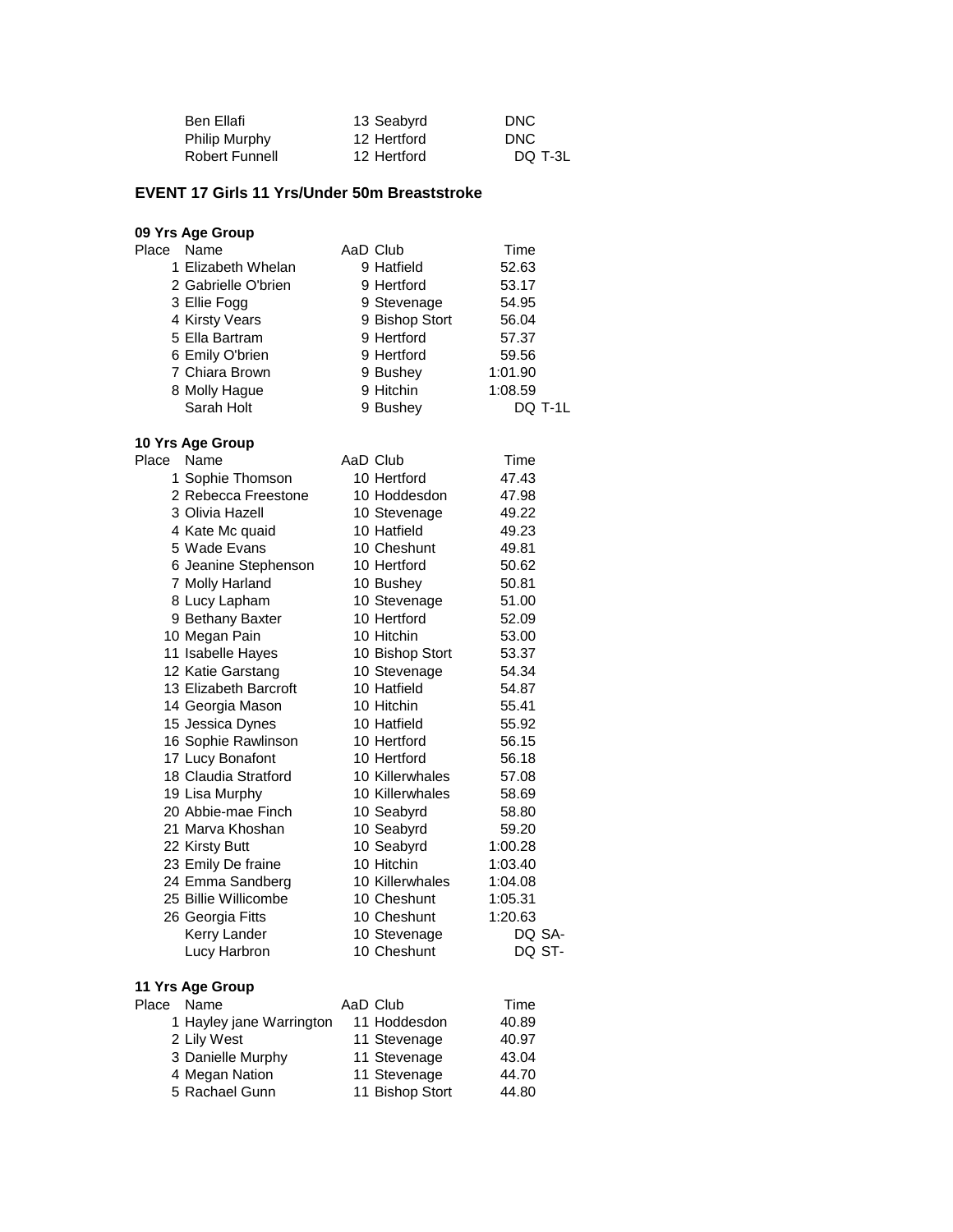| 6 Abby Smith            | 11 Cheshunt     | 45.38      |
|-------------------------|-----------------|------------|
| 7 Robyn Broadbent       | 11 Halstead     | 45.79      |
| 8 Kirsty Hamshere       | 11 Stevenage    | 46.10      |
| 9 Aimi De rosa          | 11 Hertford     | 46.47      |
| 10 Zoe Buckley          | 11 Stevenage    | 47.72      |
| 11 Sarah O'brien        | 11 Hertford     | 48.54      |
| 12 Sarah Cutts          | 11 Hoddesdon    | 50.77      |
| 13 Nicolien Van zwieten | 11 Stevenage    | 51.01      |
| 14 Imogen Mead          | 11 Hertford     | 51.03      |
| 15 Jasmine Hind         | 11 Harlow Pen   | 51.21      |
| 16 Orianna Frost        | 11 Halstead     | 52.40      |
| 17 Anise Jones          | 11 Hitchin      | 52.89      |
| 18 Chloe Richards       | 11 Hoddesdon    | 55.65      |
| 19 Ella Rudgely         | 11 Killerwhales | 56.26      |
| 20 Alex Moor            | 11 Hitchin      | 56.43      |
| 21 Jade Taylor          | 11 Seabyrd      | 57.81      |
| Amber Taylor            | 11 Seabyrd      | <b>DNC</b> |
| Tia Hudson-halsey       | 11 Seabyrd      | DNC        |
| Casey j Ruggles         | 11 Cheshunt     | DO SL-     |

#### **11 Yrs/Under Age Group**

| Place | Name                     | AaD Club        | Time  |
|-------|--------------------------|-----------------|-------|
|       | 1 Hayley jane Warrington | 11 Hoddesdon    | 40.89 |
|       | 2 Lily West              | 11 Stevenage    | 40.97 |
|       | 3 Danielle Murphy        | 11 Stevenage    | 43.04 |
|       | 4 Megan Nation           | 11 Stevenage    | 44.70 |
|       | 5 Rachael Gunn           | 11 Bishop Stort | 44.80 |
|       | 6 Abby Smith             | 11 Cheshunt     | 45.38 |
|       | 7 Robyn Broadbent        | 11 Halstead     | 45.79 |
|       | 8 Kirsty Hamshere        | 11 Stevenage    | 46.10 |
|       | 9 Aimi De rosa           | 11 Hertford     | 46.47 |
|       | 10 Sophie Thomson        | 10 Hertford     | 47.43 |
|       | 11 Zoe Buckley           | 11 Stevenage    | 47.72 |
|       | 12 Rebecca Freestone     | 10 Hoddesdon    | 47.98 |
|       | 13 Sarah O'brien         | 11 Hertford     | 48.54 |
|       | 14 Olivia Hazell         | 10 Stevenage    | 49.22 |
|       | 15 Kate Mc quaid         | 10 Hatfield     | 49.23 |
|       | 16 Wade Evans            | 10 Cheshunt     | 49.81 |
|       | 17 Jeanine Stephenson    | 10 Hertford     | 50.62 |
|       | 18 Sarah Cutts           | 11 Hoddesdon    | 50.77 |
|       | 19 Molly Harland         | 10 Bushey       | 50.81 |
|       | 20 Lucy Lapham           | 10 Stevenage    | 51.00 |
|       | 21 Nicolien Van zwieten  | 11 Stevenage    | 51.01 |
|       | 22 Imogen Mead           | 11 Hertford     | 51.03 |
|       | 23 Jasmine Hind          | 11 Harlow Pen   | 51.21 |
|       | 24 Bethany Baxter        | 10 Hertford     | 52.09 |
|       | 25 Orianna Frost         | 11 Halstead     | 52.40 |
|       | 26 Elizabeth Whelan      | 9 Hatfield      | 52.63 |
|       | 27 Anise Jones           | 11 Hitchin      | 52.89 |
|       | 28 Megan Pain            | 10 Hitchin      | 53.00 |
|       | 29 Gabrielle O'brien     | 9 Hertford      | 53.17 |
|       | 30 Isabelle Hayes        | 10 Bishop Stort | 53.37 |
|       | 31 Katie Garstang        | 10 Stevenage    | 54.34 |
|       | 32 Elizabeth Barcroft    | 10 Hatfield     | 54.87 |
|       | 33 Ellie Fogg            | 9 Stevenage     | 54.95 |
|       | 34 Georgia Mason         | 10 Hitchin      | 55.41 |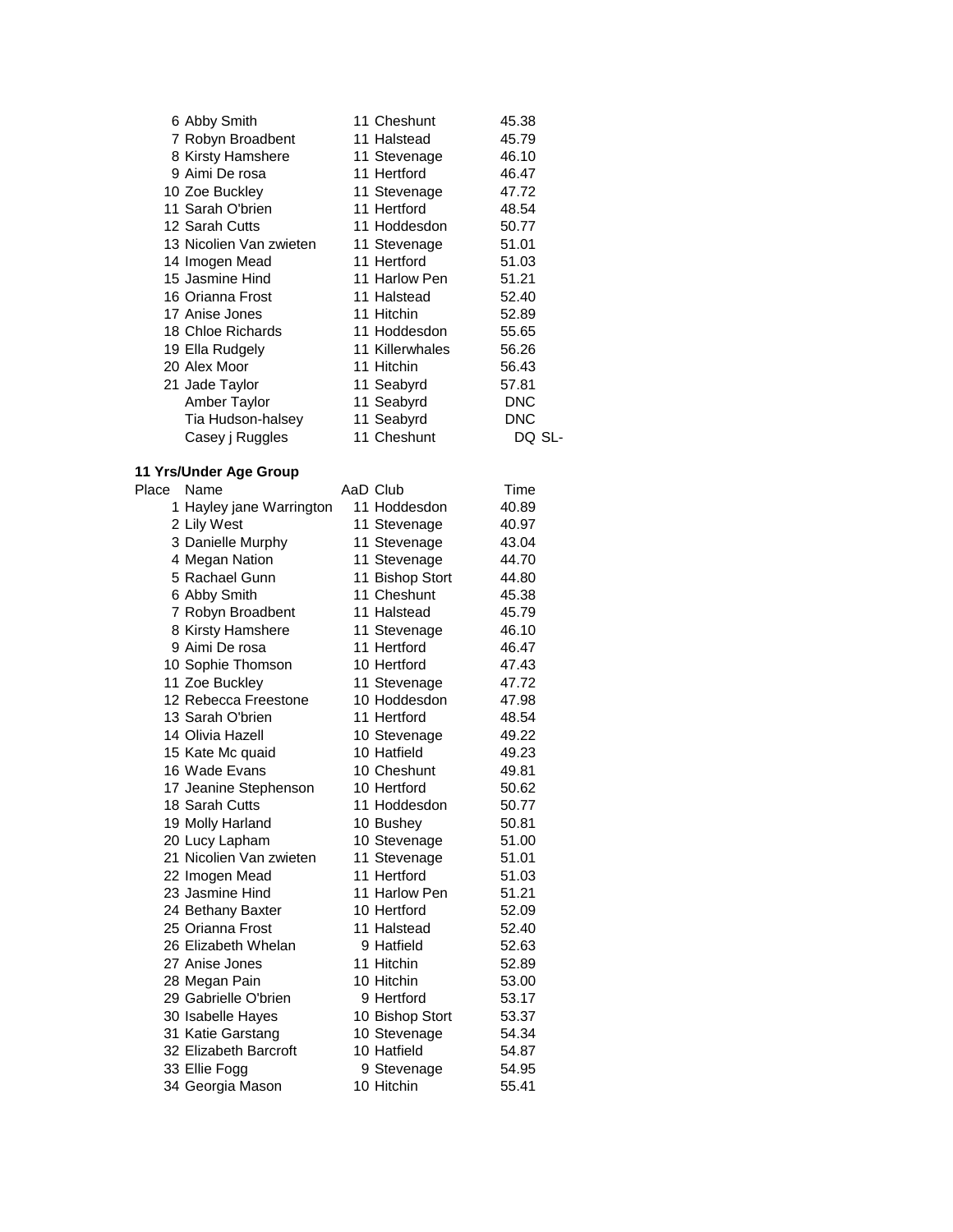| 35 Chloe Richards    | 11 Hoddesdon    | 55.65      |
|----------------------|-----------------|------------|
| 36 Jessica Dynes     | 10 Hatfield     | 55.92      |
| 37 Kirsty Vears      | 9 Bishop Stort  | 56.04      |
| 38 Sophie Rawlinson  | 10 Hertford     | 56.15      |
| 39 Lucy Bonafont     | 10 Hertford     | 56.18      |
| 40 Ella Rudgely      | 11 Killerwhales | 56.26      |
| 41 Alex Moor         | 11 Hitchin      | 56.43      |
| 42 Claudia Stratford | 10 Killerwhales | 57.08      |
| 43 Ella Bartram      | 9 Hertford      | 57.37      |
| 44 Jade Taylor       | 11 Seabyrd      | 57.81      |
| 45 Lisa Murphy       | 10 Killerwhales | 58.69      |
| 46 Abbie-mae Finch   | 10 Seabyrd      | 58.80      |
| 47 Marva Khoshan     | 10 Seabyrd      | 59.20      |
| 48 Emily O'brien     | 9 Hertford      | 59.56      |
| 49 Kirsty Butt       | 10 Seabyrd      | 1:00.28    |
| 50 Chiara Brown      | 9 Bushey        | 1:01.90    |
| 51 Emily De fraine   | 10 Hitchin      | 1:03.40    |
| 52 Emma Sandberg     | 10 Killerwhales | 1:04.08    |
| 53 Billie Willicombe | 10 Cheshunt     | 1:05.31    |
| 54 Molly Hague       | 9 Hitchin       | 1:08.59    |
| 55 Georgia Fitts     | 10 Cheshunt     | 1:20.63    |
| Amber Taylor         | 11 Seabyrd      | DNC        |
| Tia Hudson-halsey    | 11 Seabyrd      | <b>DNC</b> |
| Kerry Lander         | 10 Stevenage    | DQ SA-     |
| Casey j Ruggles      | 11 Cheshunt     | DQ SL-     |
| Lucy Harbron         | 10 Cheshunt     | DQ ST-     |
| Sarah Holt           | 9 Bushev        | DQ T-1L    |

# **EVENT 18 Boys 11 Yrs/Under 50m Breaststroke**

| Place      | Name                 | AaD Club        | Time    |
|------------|----------------------|-----------------|---------|
|            | 1 Harry Williams     | 9 Cheshunt      | 50.00   |
|            | 2 Joseph Cook        | 9 Hertford      | 51.04   |
|            | 3 George O'malley    | 9 Bushey        | 56.81   |
|            | 4 Thomas Baslington  | 9 Halstead      | 57.25   |
|            | 5 Cian Hudson-halsey | 9 Seabyrd       | 59.52   |
|            | 6 Fergus M o'mah     | 9 Killerwhales  | 1:00.62 |
|            | 7 Daniel Vincent     | 9 Cheshunt      | 1:00.65 |
|            | 8 Joe Mc cormack     | 9 Seabyrd       | 1:01.34 |
|            | 9 Jarred Freeman     | 9 Seabyrd       | 1:01.39 |
|            | 10 Thomas Weston     | 9 Killerwhales  | 1:02.44 |
|            | 11 Jack Townend      | 9 Hertford      | 1:10.76 |
|            |                      |                 |         |
|            | 10 Yrs Age Group     |                 |         |
| Place Name |                      | AaD Club        | Time    |
|            | 1 Will Kearsey       | 10 Hatfield     | 45.46   |
|            | 2 Ben Ransome        | 10 Hertford     | 45.60   |
|            | 3 Jason Misso        | 10 Hatfield     | 45.84   |
|            | 4 Philip Ball        | 10 Hatfield     | 46.05   |
|            | 5 Joe Mc quaid       | 10 Hatfield     | 46.31   |
|            | 6 Luke Shipway       | 10 Cheshunt     | 50.40   |
|            | 7 Kieran Raphy       | 10 Bishop Stort | 51.02   |
|            | 8 Matthew Mc pherson | 10 Stevenage    | 51.06   |
|            | 9 Daniel Grimwade    | 10 Seabyrd      | 51.65   |
|            | 10 Cameron Brickel   | 10 Bishop Stort | 54.59   |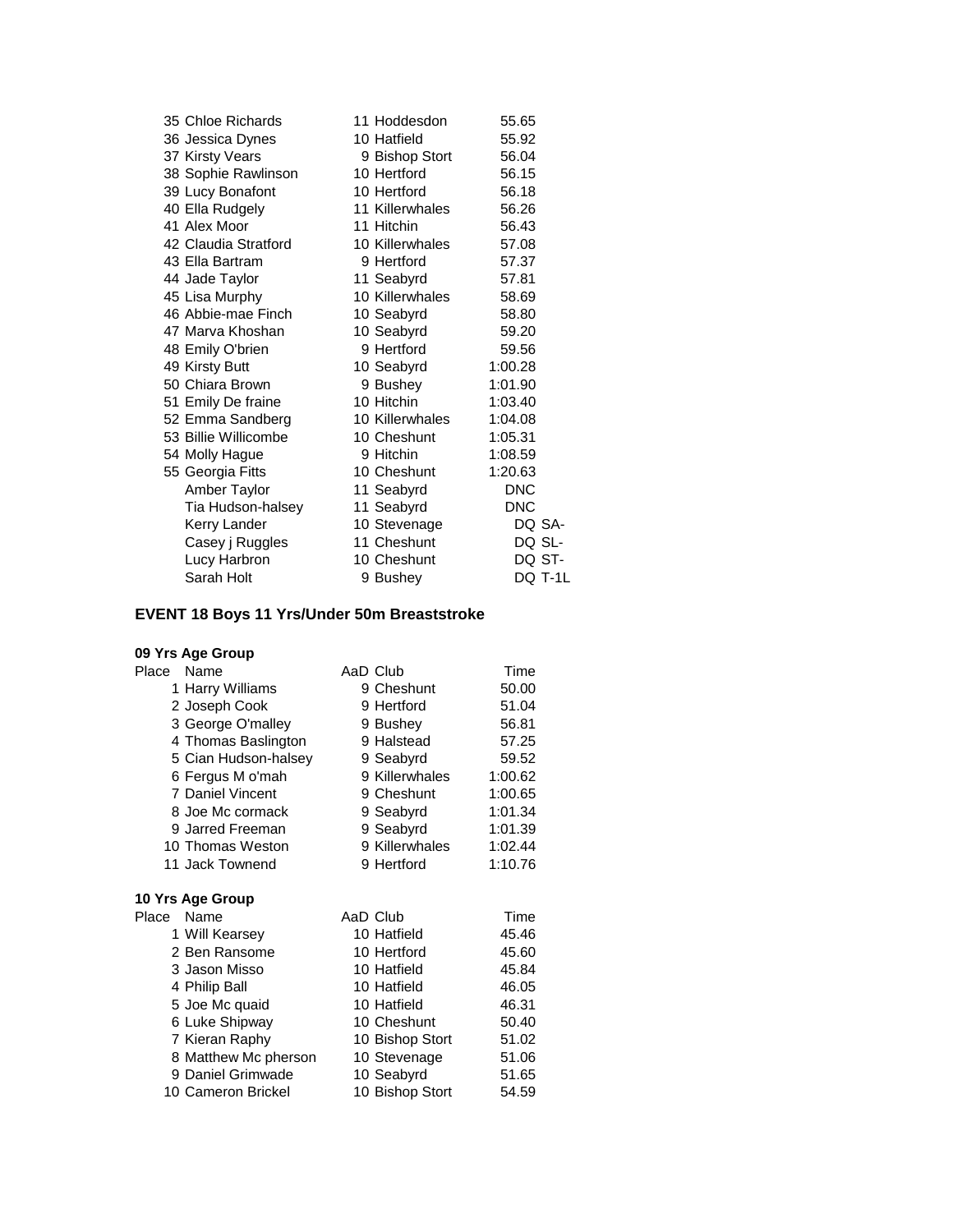| 11 Victor Garnier<br>12 Kieran Goodwin<br>13 David Harris<br>14 Elliott Rowe<br>15 Matthew Day<br>16 Mitchell Read<br>17 Andrew Burr<br>18 Nathan Nabil<br>19 Jordan Sexton<br>20 Luke Sears<br>21 James Murphy<br>22 George Penn<br><b>Matthew Welch</b> | 10 Bushey<br>10 Killerwhales<br>10 Bishop Stort<br>10 Hertford<br>10 Hoddesdon<br>10 Cheshunt<br>10 Hertford<br>10 Cheshunt<br>10 Seabyrd<br>10 Harlow Pen<br>10 Hertford<br>10 Hertford<br>10 Cheshunt | 55.51<br>55.93<br>56.38<br>56.50<br>56.66<br>57.35<br>57.58<br>57.60<br>58.89<br>59.16<br>1:00.67<br>1:12.53<br>DQ SL- |
|-----------------------------------------------------------------------------------------------------------------------------------------------------------------------------------------------------------------------------------------------------------|---------------------------------------------------------------------------------------------------------------------------------------------------------------------------------------------------------|------------------------------------------------------------------------------------------------------------------------|
| 11 Yrs Age Group                                                                                                                                                                                                                                          |                                                                                                                                                                                                         |                                                                                                                        |
| Name<br>Place                                                                                                                                                                                                                                             | AaD Club                                                                                                                                                                                                | Time                                                                                                                   |
| 1 Nico Campbell                                                                                                                                                                                                                                           | 11 Cheshunt                                                                                                                                                                                             | 40.79                                                                                                                  |
| 2 William Pocock                                                                                                                                                                                                                                          | 11 Seabyrd                                                                                                                                                                                              | 45.10                                                                                                                  |
| 3 Callum Chivers                                                                                                                                                                                                                                          | 11 Hitchin                                                                                                                                                                                              | 48.99                                                                                                                  |
| 4 Conor Bateman                                                                                                                                                                                                                                           | 11 Seabyrd                                                                                                                                                                                              | 50.49                                                                                                                  |
| 5 Luke Guerrati                                                                                                                                                                                                                                           | 11 Harlow Pen                                                                                                                                                                                           | 51.07                                                                                                                  |
| 6 William Noble                                                                                                                                                                                                                                           | 11 Hitchin                                                                                                                                                                                              | 51.32                                                                                                                  |
| 7 Charlie Wray                                                                                                                                                                                                                                            | 11 Bushey                                                                                                                                                                                               | 51.82                                                                                                                  |
| 8 Jordan Fairclough                                                                                                                                                                                                                                       | 11 Seabyrd                                                                                                                                                                                              | 52.33                                                                                                                  |
| 9 Rory Linnane                                                                                                                                                                                                                                            | 11 Seabyrd                                                                                                                                                                                              | 54.66                                                                                                                  |
| 10 Sam Pullinger                                                                                                                                                                                                                                          | 11 Killerwhales                                                                                                                                                                                         | 57.43                                                                                                                  |
| 11 George De fraine                                                                                                                                                                                                                                       | 11 Hitchin                                                                                                                                                                                              | 57.87                                                                                                                  |
| 12 Tristan Johnson                                                                                                                                                                                                                                        | 11 Cheshunt                                                                                                                                                                                             | 59.01                                                                                                                  |
| Joshua Andrews                                                                                                                                                                                                                                            | 11 Stevenage                                                                                                                                                                                            | <b>DNC</b>                                                                                                             |
| 11 Yrs/Under Age Group                                                                                                                                                                                                                                    |                                                                                                                                                                                                         |                                                                                                                        |
| Place<br>Name                                                                                                                                                                                                                                             | AaD Club                                                                                                                                                                                                | Time                                                                                                                   |
| 1 Nico Campbell                                                                                                                                                                                                                                           | 11 Cheshunt                                                                                                                                                                                             | 40.79                                                                                                                  |
| 2 William Pocock                                                                                                                                                                                                                                          | 11 Seabyrd                                                                                                                                                                                              | 45.10                                                                                                                  |
| 3 Will Kearsey                                                                                                                                                                                                                                            | 10 Hatfield                                                                                                                                                                                             | 45.46                                                                                                                  |
| 4 Ben Ransome                                                                                                                                                                                                                                             | 10 Hertford                                                                                                                                                                                             | 45.60                                                                                                                  |
| 5 Jason Misso                                                                                                                                                                                                                                             | 10 Hatfield                                                                                                                                                                                             | 45.84                                                                                                                  |
| 6 Philip Ball                                                                                                                                                                                                                                             | 10 Hatfield                                                                                                                                                                                             | 46.05                                                                                                                  |
| 7 Joe Mc quaid                                                                                                                                                                                                                                            | 10 Hatfield                                                                                                                                                                                             | 46.31                                                                                                                  |
| 8 Callum Chivers                                                                                                                                                                                                                                          | 11 Hitchin                                                                                                                                                                                              | 48.99                                                                                                                  |
| 9 Harry Williams                                                                                                                                                                                                                                          | 9 Cheshunt                                                                                                                                                                                              | 50.00                                                                                                                  |
| 10 Luke Shipway                                                                                                                                                                                                                                           | 10 Cheshunt                                                                                                                                                                                             | 50.40                                                                                                                  |
| 11 Conor Bateman                                                                                                                                                                                                                                          | 11 Seabyrd                                                                                                                                                                                              | 50.49                                                                                                                  |
| 12 Kieran Raphy                                                                                                                                                                                                                                           | 10 Bishop Stort                                                                                                                                                                                         | 51.02                                                                                                                  |
| 13 Joseph Cook                                                                                                                                                                                                                                            | 9 Hertford                                                                                                                                                                                              | 51.04                                                                                                                  |
| 14 Matthew Mc pherson                                                                                                                                                                                                                                     | 10 Stevenage                                                                                                                                                                                            | 51.06                                                                                                                  |
| 15 Luke Guerrati                                                                                                                                                                                                                                          | 11 Harlow Pen                                                                                                                                                                                           | 51.07                                                                                                                  |
| 16 William Noble                                                                                                                                                                                                                                          | 11 Hitchin                                                                                                                                                                                              | 51.32                                                                                                                  |
| 17 Daniel Grimwade                                                                                                                                                                                                                                        | 10 Seabyrd                                                                                                                                                                                              | 51.65                                                                                                                  |
| 18 Charlie Wray                                                                                                                                                                                                                                           | 11 Bushey                                                                                                                                                                                               | 51.82                                                                                                                  |
| 19 Jordan Fairclough                                                                                                                                                                                                                                      | 11 Seabyrd                                                                                                                                                                                              | 52.33                                                                                                                  |
| 20 Cameron Brickel                                                                                                                                                                                                                                        | 10 Bishop Stort                                                                                                                                                                                         | 54.59                                                                                                                  |
| 21 Rory Linnane                                                                                                                                                                                                                                           | 11 Seabyrd                                                                                                                                                                                              | 54.66                                                                                                                  |
| 22 Victor Garnier                                                                                                                                                                                                                                         | 10 Bushey                                                                                                                                                                                               | 55.51                                                                                                                  |
| 23 Kieran Goodwin                                                                                                                                                                                                                                         | 10 Killerwhales                                                                                                                                                                                         | 55.93                                                                                                                  |
| 24 David Harris                                                                                                                                                                                                                                           | 10 Bishop Stort                                                                                                                                                                                         | 56.38                                                                                                                  |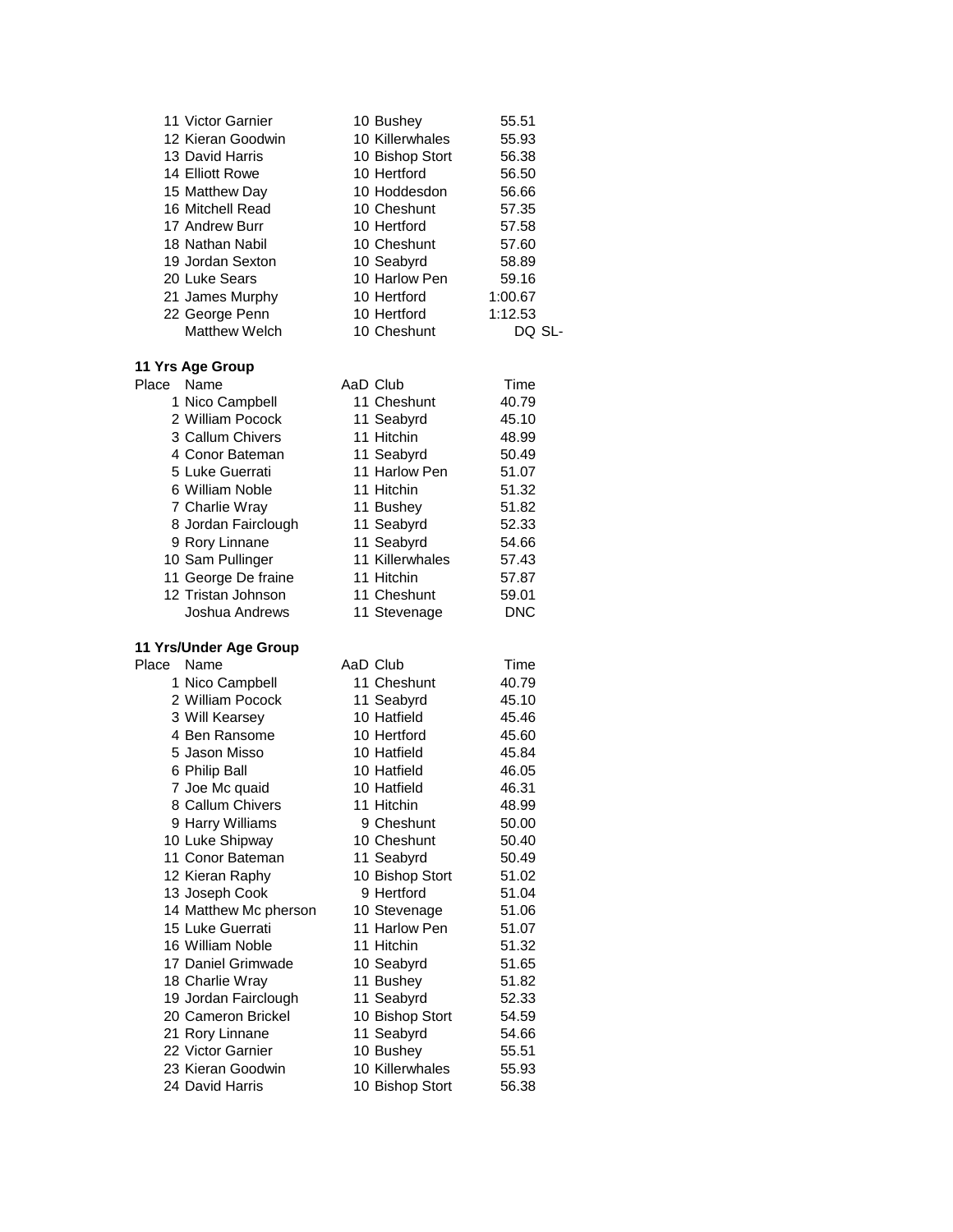| 25 Elliott Rowe       | 10 Hertford     | 56.50   |
|-----------------------|-----------------|---------|
| 26 Matthew Day        | 10 Hoddesdon    | 56.66   |
| 27 George O'malley    | 9 Bushey        | 56.81   |
| 28 Thomas Baslington  | 9 Halstead      | 57.25   |
| 29 Mitchell Read      | 10 Cheshunt     | 57.35   |
| 30 Sam Pullinger      | 11 Killerwhales | 57.43   |
| 31 Andrew Burr        | 10 Hertford     | 57.58   |
| 32 Nathan Nabil       | 10 Cheshunt     | 57.60   |
| 33 George De fraine   | 11 Hitchin      | 57.87   |
| 34 Jordan Sexton      | 10 Seabyrd      | 58.89   |
| 35 Tristan Johnson    | 11 Cheshunt     | 59.01   |
| 36 Luke Sears         | 10 Harlow Pen   | 59.16   |
| 37 Cian Hudson-halsey | 9 Seabyrd       | 59.52   |
| 38 Fergus M o'mah     | 9 Killerwhales  | 1:00.62 |
| 39 Daniel Vincent     | 9 Cheshunt      | 1:00.65 |
| 40 James Murphy       | 10 Hertford     | 1:00.67 |
| 41 Joe Mc cormack     | 9 Seabyrd       | 1:01.34 |
| 42 Jarred Freeman     | 9 Seabyrd       | 1:01.39 |
| 43 Thomas Weston      | 9 Killerwhales  | 1:02.44 |
| 44 Jack Townend       | 9 Hertford      | 1:10.76 |
| 45 George Penn        | 10 Hertford     | 1:12.53 |
| Joshua Andrews        | 11 Stevenage    | DNC     |
| <b>Matthew Welch</b>  | 10 Cheshunt     | DQ SL-  |

# **EVENT 19 Girls 12 Yrs/Over 100m Freestyle**

|       | 12 Yrs Age Group      |                 |            |
|-------|-----------------------|-----------------|------------|
| Place | Name                  | AaD Club        | Time       |
|       | 1 Ashley Ransome      | 12 Hertford     | 1:10.01    |
|       | 2 Kirstin Meikle      | 12 Hoddesdon    | 1:12.44    |
|       | 3 Gemma Shipway       | 12 Cheshunt     | 1:12.95    |
|       | 4 Molly Ewins         | 12 Hatfield     | 1:13.20    |
|       | 5 Alice Garnier       | 12 Bushey       | 1:13.38    |
|       | 6 Jessica Wacey       | 12 Bishop Stort | 1:14.73    |
|       | 7 Madeleine Churchman | 12 Hitchin      | 1:14.85    |
|       | 8 Georgia Read        | 12 Cheshunt     | 1:14.98    |
|       | 9 Faye Nugent         | 12 Cheshunt     | 1:15.02    |
|       | 10 Zoe Hague          | 12 Hitchin      | 1:15.56    |
|       | 11 Shavonne Cooper    | 12 Bishop Stort | 1:16.52    |
|       | 12 Laura Coffey       | 12 Hatfield     | 1:16.82    |
|       | 13 Georgia Andrew     | 12 Harlow Pen   | 1:17.31    |
|       | 14 Rebecca Whyman     | 12 Killerwhales | 1:17.66    |
|       | 15 Katie Armitage     | 12 Bushey       | 1:17.83    |
|       | 16 Rachel Pain        | 12 Hitchin      | 1:18.35    |
|       | 17 Katherine Harris   | 12 Bishop Stort | 1:19.76    |
|       | 18 Amy Taylor         | 12 Seabyrd      | 1:21.41    |
|       | 19 Evie Millar        | 12 Hertford     | 1:21.82    |
|       | 20 Kerry Holt         | 12 Bushey       | 1:26.63    |
|       | 21 Georgina Ring      | 12 Seabyrd      | 1:32.25    |
|       | 22 Kezia Brown        | 12 Bushey       | 1:32.51    |
|       | 23 Bethany Ford       | 12 Killerwhales | 1:50.92    |
|       | Katie Mc garry        | 12 Bishop Stort | <b>DNC</b> |
|       | Georgia Hazell        | 12 Stevenage    | DNC        |
|       |                       |                 |            |

#### **13 Yrs Age Group**

Place Name **AaD Club** Time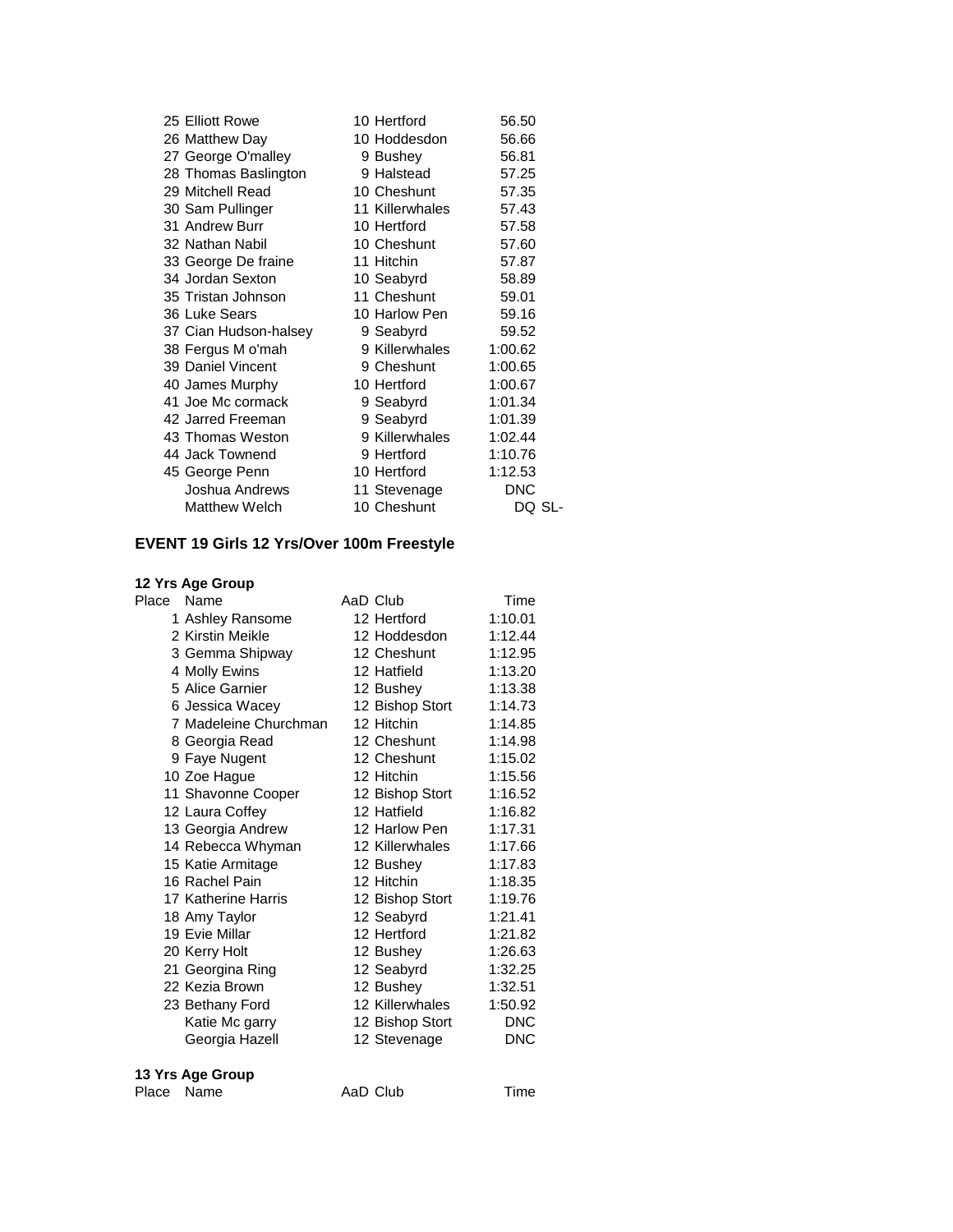| 1 Rebecca Welch       | 13 Cheshunt     | 1:07.02 |
|-----------------------|-----------------|---------|
| 2 Keira Sullivan      | 13 Hoddesdon    | 1:07.63 |
| 3 Vikki Malcolm       | 13 Harlow Pen   | 1:09.83 |
| 4 Harriet Clifford    | 13 Hatfield     | 1:10.47 |
| 5 Jessica Waters      | 13 Hoddesdon    | 1:10.59 |
| 6 Grace O'neill       | 13 Stevenage    | 1:11.09 |
| 7 Katie Burr          | 13 Hertford     | 1:11.10 |
| 8 Charlotte Barton    | 13 Bishop Stort | 1:11.27 |
| 9 Madeleine Brooks    | 13 Hatfield     | 1:12.90 |
| 10 Jennifer Seress    | 13 Hitchin      | 1:13.20 |
| 11 Giselle Chauhan    | 13 Hatfield     | 1:13.79 |
| 12 Amy Sears          | 13 Harlow Pen   | 1:15.35 |
| 13 Aimee Bracebridge  | 13 Cheshunt     | 1:18.93 |
| 14 Charlotte Reynolds | 13 Bishop Stort | 1:19.21 |
| 15 Rebecca Wood       | 13 Bushey       | 1:19.66 |
| 16 Paige Beaumont     | 13 Killerwhales | 1:19.87 |
| 17 Lauren Broadbent   | 13 Halstead     | 1:21.39 |
| 18 Kirsty Hawes       | 13 Bushey       | 1:24.22 |
| 19 Jessica Hayes      | 13 Bishop Stort | 1:24.45 |
| 20 Heather Reeves     | 13 Bishop Stort | 1:24.60 |
| 21 Megan Little       | 13 Killerwhales | 1:27.17 |
| 22 Becky Hagger       | 13 Killerwhales | 1:28.04 |
|                       |                 |         |

#### **14 Yrs Age Group**

| Place | Name                   | AaD Club        | Time    |
|-------|------------------------|-----------------|---------|
|       | 1 Harriet Cook         | 14 Hertford     | 1:04.41 |
|       | 2 Kerry Ranger         | 14 Cheshunt     | 1:05.93 |
|       | 3 Rebecca Pritchard    | 14 Hatfield     | 1:09.24 |
|       | 4 Sharn louise Verrier | 14 Hoddesdon    | 1:10.31 |
|       | 5 Lucy Crocker         | 14 Stevenage    | 1:10.49 |
|       | 6 Judith Stephenson    | 14 Hertford     | 1:13.48 |
|       | 7 Christina Harris     | 14 Bishop Stort | 1:14.28 |
|       | 8 Lucy Kearsey         | 14 Hatfield     | 1:17.42 |
|       | 9 Elizabeth Reeves     | 14 Bishop Stort | 1:26.31 |
|       | Amelia Farmer          | 14 Stevenage    |         |

## **15 Yrs/Over Age Group**

| Place      | Name                  | AaD Club        | Time            |
|------------|-----------------------|-----------------|-----------------|
|            | 1 Emma rae Warrington | 15 Hoddesdon    | 1:06.22         |
|            | 2 Katie Quinn         | 16 Hatfield     | 1:06.34         |
|            | 3 Esther Hodges       | 15 Bishop Stort | 1:07.56         |
|            | 4 Liana Gore          | 15 Seabyrd      | 1:08.26         |
|            | 5 Samantha Pocock     | 16 Seabyrd      | 1:09.14         |
|            | 6 Kelly Mackenzie     | 15 Seabyrd      | 1:09.81         |
|            | 7 Amy Hime            | 16 Killerwhales | 1:10.67         |
|            | 8 Victoria Beaumont   | 17 Killerwhales | 1:14.79         |
|            | 9 Aphra Bruce-jones   | 17 Bishop Stort | 1:29.92         |
|            | Open Age Group        |                 |                 |
| Place Name |                       | AaD Club        | Time            |
|            | 1 Harriet Cook        | 14 Hertford     | 1.04 $\Delta$ 1 |

| uuu | .                     |                 | .       |
|-----|-----------------------|-----------------|---------|
|     | 1 Harriet Cook        | 14 Hertford     | 1:04.41 |
|     | 2 Kerry Ranger        | 14 Cheshunt     | 1:05.93 |
|     | 3 Emma rae Warrington | 15 Hoddesdon    | 1:06.22 |
|     | 4 Katie Quinn         | 16 Hatfield     | 1:06.34 |
|     | 5 Rebecca Welch       | 13 Cheshunt     | 1:07.02 |
|     | 6 Esther Hodges       | 15 Bishop Stort | 1:07.56 |
|     |                       |                 |         |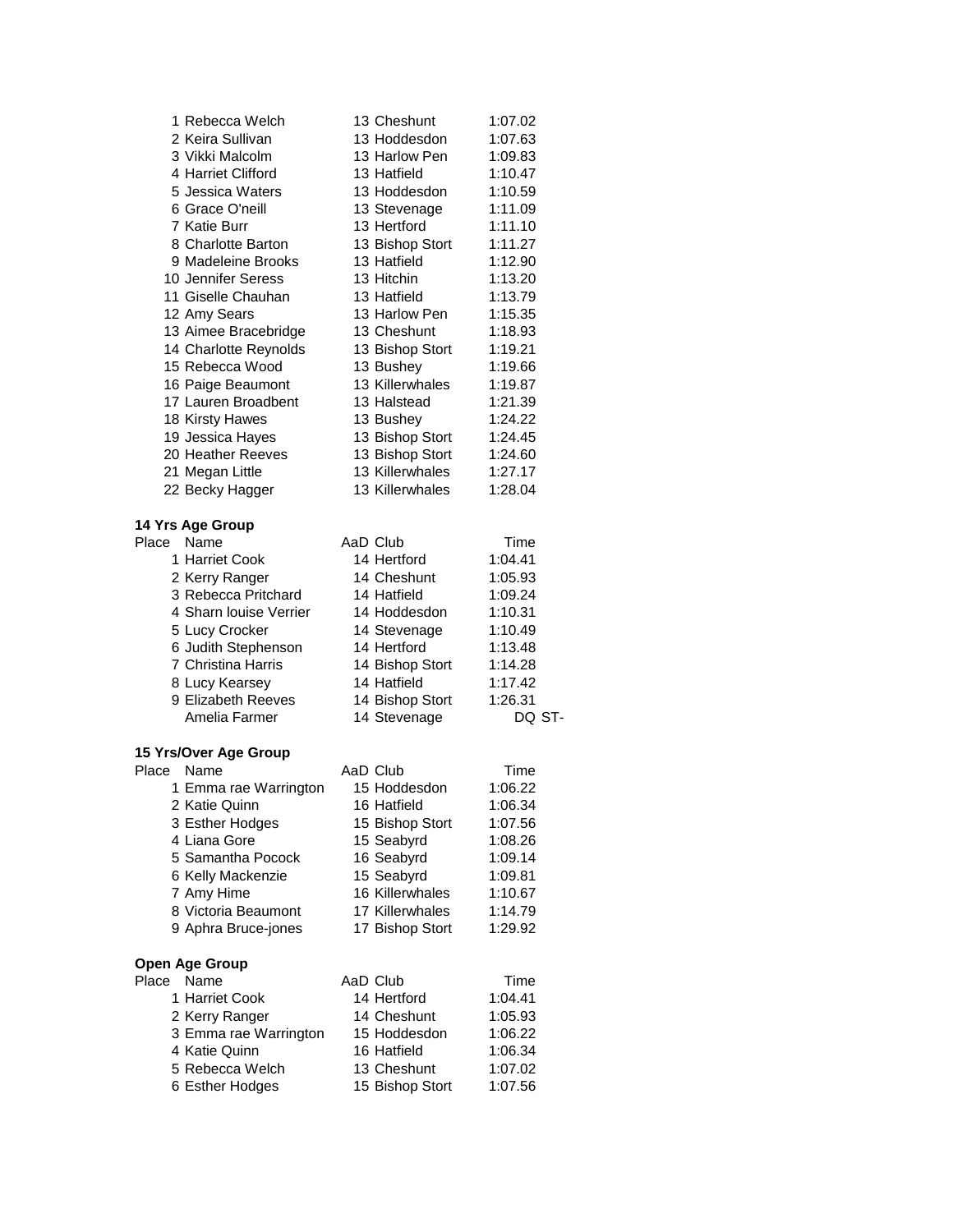| 7 Keira Sullivan        | 13 Hoddesdon                | 1:07.63 |
|-------------------------|-----------------------------|---------|
| 8 Liana Gore            | 15 Seabyrd                  | 1:08.26 |
| 9 Samantha Pocock       | 16 Seabyrd                  | 1:09.14 |
| 10 Rebecca Pritchard    | 14 Hatfield                 | 1:09.24 |
| 11 Kelly Mackenzie      | 15 Seabyrd                  | 1:09.81 |
| 12 Vikki Malcolm        | 13 Harlow Pen               | 1:09.83 |
| 13 Ashley Ransome       | 12 Hertford                 | 1:10.01 |
| 14 Sharn louise Verrier | 14 Hoddesdon                | 1:10.31 |
| 15 Harriet Clifford     | 13 Hatfield                 | 1:10.47 |
| 16 Lucy Crocker         | 14 Stevenage                | 1:10.49 |
| 17 Jessica Waters       | 13 Hoddesdon                | 1:10.59 |
| 18 Amy Hime             | 16 Killerwhales             | 1:10.67 |
| 19 Grace O'neill        |                             |         |
| 20 Katie Burr           | 13 Stevenage<br>13 Hertford | 1:11.09 |
|                         |                             | 1:11.10 |
| 21 Charlotte Barton     | 13 Bishop Stort             | 1:11.27 |
| 22 Kirstin Meikle       | 12 Hoddesdon                | 1:12.44 |
| 23 Madeleine Brooks     | 13 Hatfield                 | 1:12.90 |
| 24 Gemma Shipway        | 12 Cheshunt                 | 1:12.95 |
| 25 Jennifer Seress      | 13 Hitchin                  | 1:13.20 |
| 25 Molly Ewins          | 12 Hatfield                 | 1:13.20 |
| 27 Alice Garnier        | 12 Bushey                   | 1:13.38 |
| 28 Judith Stephenson    | 14 Hertford                 | 1:13.48 |
| 29 Giselle Chauhan      | 13 Hatfield                 | 1:13.79 |
| 30 Christina Harris     | 14 Bishop Stort             | 1:14.28 |
| 31 Jessica Wacey        | 12 Bishop Stort             | 1:14.73 |
| 32 Victoria Beaumont    | 17 Killerwhales             | 1:14.79 |
| 33 Madeleine Churchman  | 12 Hitchin                  | 1:14.85 |
| 34 Georgia Read         | 12 Cheshunt                 | 1:14.98 |
| 35 Faye Nugent          | 12 Cheshunt                 | 1:15.02 |
| 36 Amy Sears            | 13 Harlow Pen               | 1:15.35 |
| 37 Zoe Hague            | 12 Hitchin                  | 1:15.56 |
| 38 Shavonne Cooper      | 12 Bishop Stort             | 1:16.52 |
| 39 Laura Coffey         | 12 Hatfield                 | 1:16.82 |
| 40 Georgia Andrew       | 12 Harlow Pen               | 1:17.31 |
| 41 Lucy Kearsey         | 14 Hatfield                 | 1:17.42 |
| 42 Rebecca Whyman       | 12 Killerwhales             | 1:17.66 |
| 43 Katie Armitage       | 12 Bushey                   | 1:17.83 |
| 44 Rachel Pain          | 12 Hitchin                  | 1:18.35 |
| 45 Aimee Bracebridge    | 13 Cheshunt                 | 1:18.93 |
| 46 Charlotte Reynolds   | 13 Bishop Stort             | 1:19.21 |
| 47 Rebecca Wood         | 13 Bushey                   | 1:19.66 |
| 48 Katherine Harris     | 12 Bishop Stort             | 1:19.76 |
| 49 Paige Beaumont       | 13 Killerwhales             | 1:19.87 |
| 50 Lauren Broadbent     | 13 Halstead                 | 1:21.39 |
| 51 Amy Taylor           | 12 Seabyrd                  | 1:21.41 |
| 52 Evie Millar          | 12 Hertford                 | 1:21.82 |
| 53 Kirsty Hawes         | 13 Bushey                   | 1:24.22 |
| 54 Jessica Hayes        | 13 Bishop Stort             | 1:24.45 |
| 55 Heather Reeves       | 13 Bishop Stort             | 1:24.60 |
| 56 Elizabeth Reeves     |                             |         |
|                         | 14 Bishop Stort             | 1:26.31 |
| 57 Kerry Holt           | 12 Bushey                   | 1:26.63 |
| 58 Megan Little         | 13 Killerwhales             | 1:27.17 |
| 59 Becky Hagger         | 13 Killerwhales             | 1:28.04 |
| 60 Aphra Bruce-jones    | 17 Bishop Stort             | 1:29.92 |
| 61 Georgina Ring        | 12 Seabyrd                  | 1:32.25 |
| 62 Kezia Brown          | 12 Bushey                   | 1:32.51 |

| 3 Hoddesdon                      | 1:07.6 |
|----------------------------------|--------|
|                                  |        |
| 5 Seabyrd                        | 1:08.2 |
| 6 Seabyrd                        | 1:09.1 |
| 4 Hatfield                       | 1:09.2 |
| 5 Seabyrd                        | 1:09.8 |
|                                  |        |
| 3 Harlow Pen                     | 1:09.8 |
| 2 Hertford                       | 1:10.0 |
| 4 Hoddesdon                      | 1:10.3 |
| 3 Hatfield                       | 1:10.4 |
| 4 Stevenage                      | 1:10.4 |
|                                  |        |
| 3 Hoddesdon                      | 1:10.5 |
| 6 Killerwhales                   | 1:10.6 |
| 3 Stevenage                      | 1:11.0 |
| 3 Hertford                       | 1:11.1 |
| 3 Bishop Stort                   | 1:11.2 |
| 2 Hoddesdon                      |        |
|                                  | 1:12.4 |
| 3 Hatfield                       | 1:12.9 |
| 2 Cheshunt                       | 1:12.9 |
| 3 Hitchin                        | 1:13.2 |
| 2 Hatfield                       | 1:13.2 |
| 2 Bushey                         | 1:13.3 |
|                                  |        |
| 4 Hertford                       | 1:13.4 |
| 3 Hatfield                       | 1:13.7 |
| 4 Bishop Stort                   | 1:14.2 |
|                                  | 1:14.7 |
| 2 Bishop Stort<br>7 Killerwhales | 1:14.7 |
| 2 Hitchin                        | 1:14.8 |
|                                  |        |
| 2 Cheshunt                       | 1:14.9 |
| 2 Cheshunt                       | 1:15.0 |
| 3 Harlow Pen<br>2 Hitchin        | 1:15.3 |
|                                  | 1:15.5 |
| 2 Bishop Stort                   | 1:16.5 |
| 2 Hatfield                       | 1:16.8 |
|                                  |        |
| 2 Harlow Pen                     | 1:17.3 |
| 4 Hatfield                       | 1:17.4 |
| 2 Killerwhales                   | 1:17.6 |
| 2 Bushey                         | 1:17.8 |
| 2 Hitchin                        | 1:18.3 |
| 3 Cheshunt                       | 1:18.9 |
|                                  |        |
| 3 Bishop Stort                   | 1:19.2 |
| 3 Bushey                         | 1:19.6 |
| 2 Bishop Stort                   | 1:19.7 |
| 3 Killerwhales                   | 1:19.8 |
| 3 Halstead                       | 1:21.3 |
| 2 Seabyrd                        | 1:21.4 |
|                                  |        |
| 2 Hertford                       | 1:21.8 |
| 3 Bushey                         | 1:24.2 |
| 3 Bishop Stort                   | 1:24.4 |
| 3 Bishop Stort                   | 1:24.6 |
| 4 Bishop Stort                   | 1:26.3 |
| 2 Bushey                         | 1:26.6 |
| 3 Killerwhales                   |        |
|                                  | 1:27.1 |
| 3 Killerwhales                   | 1:28.0 |
| 7 Bishop Stort                   | 1:29.9 |
| 2 Seabyrd<br>2 Bushey            | 1:32.2 |
|                                  | 1:32.5 |
|                                  |        |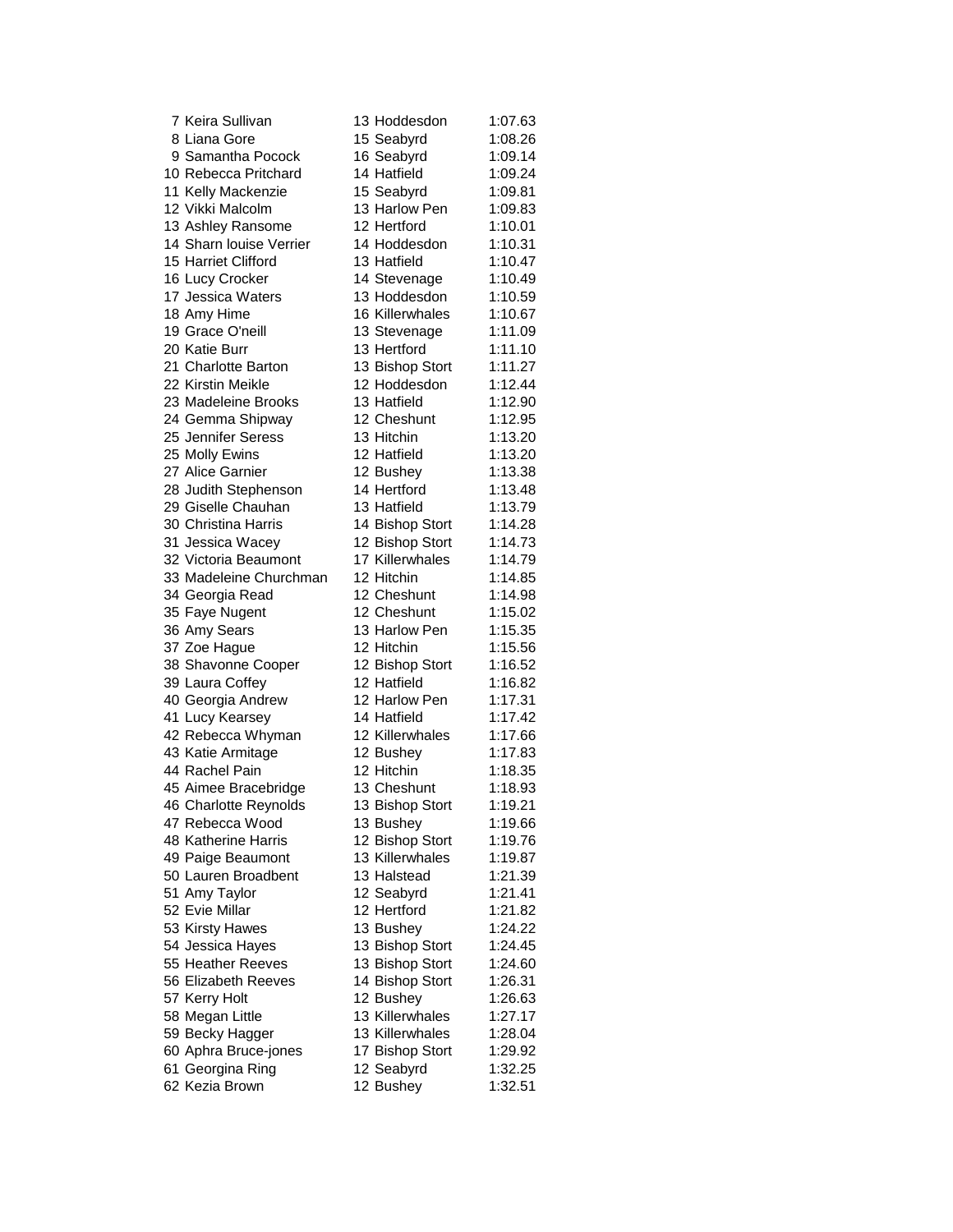| 63 Bethany Ford | 12 Killerwhales | 1:50.92 |
|-----------------|-----------------|---------|
| Katie Mc garry  | 12 Bishop Stort | DNC     |
| Georgia Hazell  | 12 Stevenage    | DNC     |
| Amelia Farmer   | 14 Stevenage    | DO ST-  |

# **EVENT 20 Boys 12 Yrs/Over 100m Freestyle**

#### **12 Yrs Age Group**

| Place | Name                    | AaD Club        | Time    |  |
|-------|-------------------------|-----------------|---------|--|
|       | 1 Matthew Williams      | 12 Cheshunt     | 1:07.57 |  |
|       | 2 Samuel Halston        | 12 Hertford     | 1:11.78 |  |
|       | 3 Albert Johnson        | 12 Hoddesdon    | 1:11.82 |  |
|       | 4 Bradley Slavinel      | 12 Hatfield     | 1:12.84 |  |
|       | 5 Thomas Hardy          | 12 Hitchin      | 1:15.51 |  |
|       | 6 Sam Ditchfield        | 12 Hertford     | 1:16.05 |  |
|       | 7 David Moore           | 12 Seabyrd      | 1:17.14 |  |
|       | 8 Jamie Mc pherson      | 12 Stevenage    | 1:18.65 |  |
|       | 9 Kane Hagley-king      | 12 Hoddesdon    | 1:21.21 |  |
|       | 10 Sean Jones           | 12 Seabyrd      | 1:21.26 |  |
|       | 11 Philip Murphy        | 12 Hertford     | 1:22.24 |  |
|       | 12 Robert Funnell       | 12 Hertford     | 1:22.60 |  |
|       | 13 Matthew Aldous-horne | 12 Bishop Stort | 1:22.88 |  |
|       | 14 Steven Binns         | 12 Bushey       | 1:23.23 |  |
|       | 15 Jonluke Summerfield  | 12 Bushey       | 1:23.43 |  |
|       | 16 Alex Smith           | 12 Hertford     | 1:24.05 |  |
|       | Daniel Pusey            | 12 Seabyrd      | DQ ST-  |  |
|       | 13 Yrs Age Group        |                 |         |  |
| Place | Name                    | AaD Club        | Time    |  |
|       | 1 Tobie Van zwieten     | 13 Stevenage    | 1:05.27 |  |
|       | 2 Ryan Woodcock         | 13 Bishop Stort | 1:06.71 |  |
|       | 3 Jake Lloyd            | 13 Bishop Stort | 1:06.82 |  |
|       | 4 Ben Ellafi            | 13 Seabyrd      | 1:07.57 |  |
|       | 5 James Roome           | 13 Killerwhales | 1:10.27 |  |
|       | 6 John Reynolds         | 13 Harlow Pen   | 1:13.81 |  |
|       | 7 James Duke-smith      | 13 Cheshunt     | 1:13.96 |  |
|       | 8 Graham Tate           | 13 Cheshunt     | 1:16.25 |  |
|       | 9 Robert Hill           | 13 Seabyrd      | 1:22.62 |  |
|       | 10 Andrew Hovell        | 13 Hatfield     | 1:24.27 |  |
|       | <b>Ben Fitts</b>        | 13 Cheshunt     | DQ ST-  |  |

| Place | Name               | AaD Club        | Time    |
|-------|--------------------|-----------------|---------|
|       | 1 Jack Noble       | 14 Hitchin      | 1:01.50 |
|       | 2 Jack Burchell    | 14 Hitchin      | 1:02.53 |
|       | 3 Jack Steel       | 14 Stevenage    | 1:03.69 |
|       | 4 Joe Lacey        | 14 Stevenage    | 1:04.82 |
|       | 5 Matthew Harris   | 14 Cheshunt     | 1:06.14 |
|       | 6 Fraser Chivers   | 14 Hitchin      | 1:06.76 |
|       | 7 Tom Skingsley    | 14 Killerwhales | 1:07.03 |
|       | 8 Danny Buckley    | 14 Stevenage    | 1:07.25 |
|       | 9 Matthew Costello | 14 Stevenage    | 1:07.36 |
|       | 10 Liam Nugent     | 14 Cheshunt     | 1:08.87 |
|       | 11 Bradley Turner  | 14 Bishop Stort | 1:08.95 |
|       | 12 Benjamin Cotton | 14 Hitchin      | 1:12.30 |
|       | 13 Ben Springham   | 14 Bishop Stort | 1:14.06 |
|       |                    |                 |         |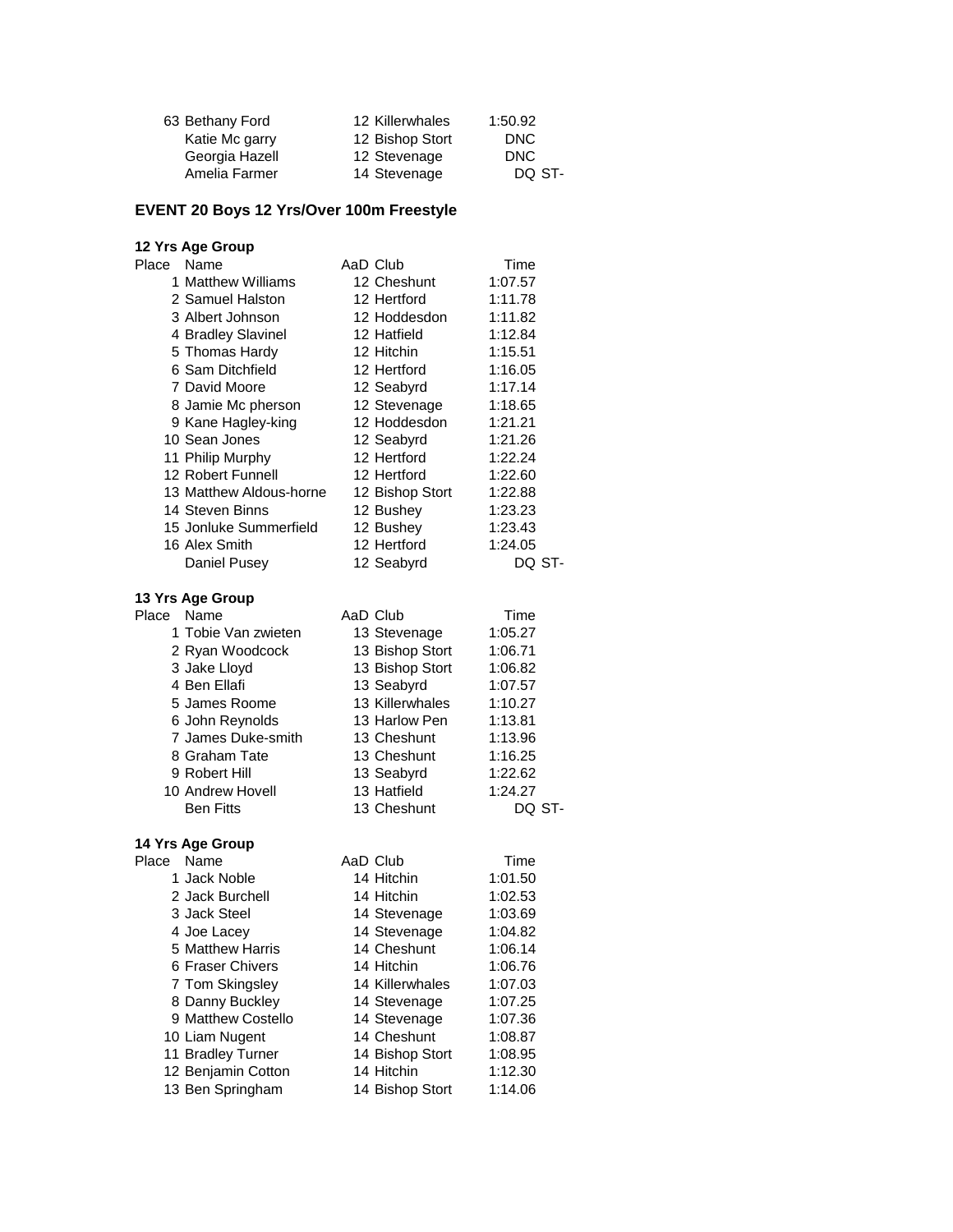|       | 14 Callum Bedding             | 14 Hoddesdon<br>14 Killerwhales | 1:14.90<br><b>DNC</b> |
|-------|-------------------------------|---------------------------------|-----------------------|
|       | Sam Sparks                    |                                 |                       |
|       | 15 Yrs/Over Age Group         |                                 |                       |
| Place | Name                          | AaD Club                        | Time                  |
|       | 1 Liam Osborne                | 16 Diss Otters                  | 57.90                 |
|       | 2 Jamie Sirett                | 20 Cheshunt                     | 59.48                 |
|       | 3 Tony Keast                  | 17 Hitchin                      | 59.75                 |
|       | 4 Jason Homewood              | 16 Tring                        | 1:00.67               |
|       | 5 Michael Jordan              | 16 Bishop Stort                 | 1:01.36               |
|       | 6 Brett Harding               | 15 Hertford                     | 1:01.41               |
|       | 7 Ben Robins                  | 17 Seabyrd                      | 1:01.79               |
|       | 8 Luke Parkinson              | 15 Seabyrd                      | 1:03.76               |
|       | 9 Colin Keast                 | 18 Hitchin                      | 1:03.98               |
|       | 10 Ben King                   | 16 Cheshunt                     | 1:04.03               |
|       | 11 Christopher Tate           | 17 Cheshunt                     | 1:05.47               |
|       | 12 Tom Marsland               | 15 Stevenage                    | 1:07.46               |
|       | 13 Paul Sherman               | 15 Killerwhales                 | 1:13.78               |
|       | 14 Ian Costello               | 47 Stevenage                    | 1:15.15               |
|       | 15 Luke Augustine             | 15 Bishop Stort                 | 1:16.01               |
|       | <b>Matthew Barton</b>         | 15 Bishop Stort                 | <b>DNC</b>            |
|       |                               |                                 |                       |
| Place | <b>Open Age Group</b><br>Name | AaD Club                        | Time                  |
|       | 1 Liam Osborne                | 16 Diss Otters                  | 57.90                 |
|       | 2 Jamie Sirett                | 20 Cheshunt                     | 59.48                 |
|       | 3 Tony Keast                  | 17 Hitchin                      | 59.75                 |
|       | 4 Jason Homewood              | 16 Tring                        | 1:00.67               |
|       | 5 Michael Jordan              | 16 Bishop Stort                 | 1:01.36               |
|       | 6 Brett Harding               | 15 Hertford                     | 1:01.41               |
|       | 7 Jack Noble                  | 14 Hitchin                      | 1:01.50               |
|       | 8 Ben Robins                  | 17 Seabyrd                      | 1:01.79               |
|       | 9 Jack Burchell               | 14 Hitchin                      | 1:02.53               |
|       | 10 Jack Steel                 | 14 Stevenage                    | 1:03.69               |
|       | 11 Luke Parkinson             | 15 Seabyrd                      | 1:03.76               |
|       | 12 Colin Keast                | 18 Hitchin                      | 1:03.98               |
|       | 13 Ben King                   | 16 Cheshunt                     | 1:04.03               |
|       | 14 Joe Lacey                  | 14 Stevenage                    | 1:04.82               |
|       | 15 Tobie Van zwieten          | 13 Stevenage                    | 1:05.27               |
|       | 16 Christopher Tate           | 17 Cheshunt                     | 1:05.47               |
|       | 17 Matthew Harris             | 14 Cheshunt                     | 1:06.14               |
|       | 18 Ryan Woodcock              | 13 Bishop Stort                 | 1:06.71               |
|       | 19 Fraser Chivers             | 14 Hitchin                      | 1:06.76               |
|       | 20 Jake Lloyd                 | 13 Bishop Stort                 | 1:06.82               |
|       | 21 Tom Skingsley              | 14 Killerwhales                 | 1:07.03               |
|       | 22 Danny Buckley              | 14 Stevenage                    | 1:07.25               |
|       | 23 Matthew Costello           | 14 Stevenage                    | 1:07.36               |
|       | 24 Tom Marsland               | 15 Stevenage                    | 1:07.46               |
|       | 25 Ben Ellafi                 | 13 Seabyrd                      | 1:07.57               |
|       | 25 Matthew Williams           | 12 Cheshunt                     | 1:07.57               |
|       | 27 Liam Nugent                | 14 Cheshunt                     | 1:08.87               |
|       | 28 Bradley Turner             | 14 Bishop Stort                 | 1:08.95               |
|       | 29 James Roome                | 13 Killerwhales                 | 1:10.27               |
|       | 30 Samuel Halston             | 12 Hertford                     | 1:11.78               |
|       | 31 Albert Johnson             | 12 Hoddesdon                    | 1:11.82               |
|       | 32 Benjamin Cotton            | 14 Hitchin                      | 1:12.30               |